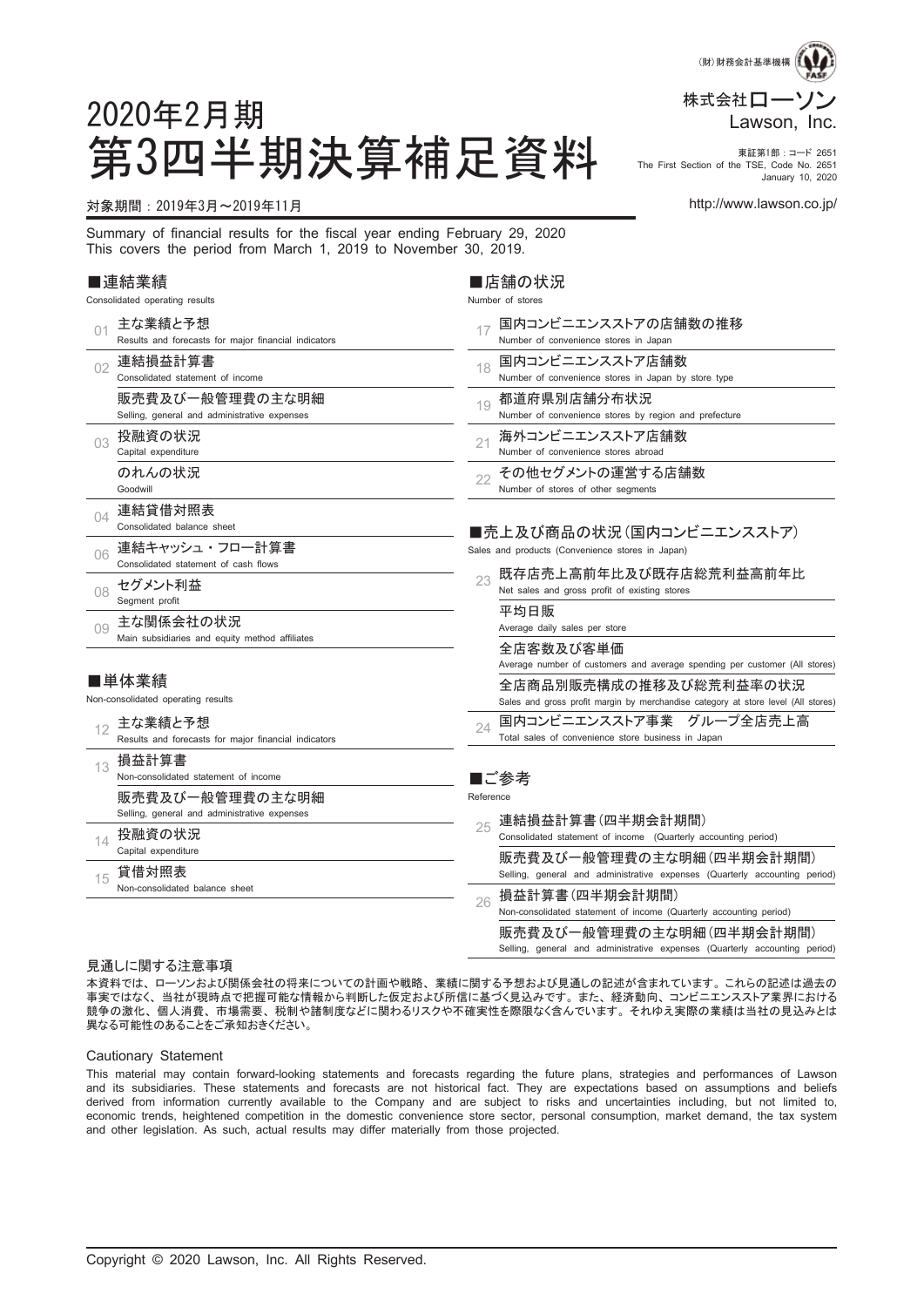#### ■主な業績と予想 Results and forecasts for major financial indicators

|                                                                                                       | 2018年度/FY2018                                                                   |        |                                     | 2019年度/FY2019 |                                                     |        |                   |           |
|-------------------------------------------------------------------------------------------------------|---------------------------------------------------------------------------------|--------|-------------------------------------|---------------|-----------------------------------------------------|--------|-------------------|-----------|
|                                                                                                       | 第3四半期/30<br>通期/Full year<br>$2018.3.1 - 2018.11.30$<br>2018. 3. 1 - 2019. 2. 28 |        | 第3四半期/30<br>$2019.3.1 - 2019.11.30$ |               | 通期計画/Full year (Forecast)<br>$2019.3.1 - 2020.2.29$ |        |                   |           |
|                                                                                                       | 金額/Amount 前年比/YoY                                                               |        | 金額/Amount 前年比/YoY                   |               | 金額/Amount 前年比/YoY                                   |        | 金額/Amount 前年比/YoY |           |
| チェーン全店売上高 (百万円)*1<br>Net sales of convenience stores (millions of yen)                                | 1.833.945                                                                       | 106.5% | 2, 424, 541                         | 106.2%        | 1,899,568                                           | 103.6% | 2, 520, 000       | 103.9%    |
| 加盟店売上高 (百万円)<br>Net sales of franchised stores (millions of yen)                                      | 1,668,688                                                                       |        | 105.9% 2.204.909                    | 105.6%        | 1, 731, 667                                         | 103.8% |                   |           |
| 直営店売上高(百万円)<br>Net sales of company-operated stores (millions of yen)                                 | 165, 257                                                                        | 113.3% | 219, 632                            | 111.8%        | 167, 901                                            | 101.6% |                   |           |
| 営業総収入 (百万円) *2<br>Gross operating revenue (millions of yen)                                           | 527, 637                                                                        | 106.8% | 700, 647                            | 106.6%        | 550, 901                                            | 104.4% | 727.000           | 103.8%    |
| 営業総利益 (百万円)<br>Operating gross profit (millions of yen)                                               | 378, 260                                                                        | 105.5% | 502.607                             | 105.6%        | 396, 811                                            | 104.9% |                   |           |
| (対チェーン全店売上高比)<br>(Operating gross profit on Net sales of convenience stores)                          | 20.6%                                                                           |        | 20.7%                               |               | 20.9%                                               |        |                   |           |
| 販売費及び一般管理費(百万円)<br>Selling, general and administrative expenses (millions of yen)                     | 330, 452                                                                        | 108.6% | 441, 825                            | 107.7%        | 344, 689                                            | 104.3% |                   |           |
| (対チェーン全店売上高比)<br>(Selling, general and administrative expenses on Net<br>sales of convenience stores) | 18.0%                                                                           |        | 18.2%                               |               | 18.1%                                               |        |                   |           |
| 営業利益 (百万円) Operating income (millions of yen)                                                         | 47.807                                                                          | 88.1%  | 60.781                              | 92.3%         | 52.122                                              | 109.0% | 60.800            | 100.0%    |
| (対チェーン全店売上高比)<br>(Operating income on Net sales of convenience stores)                                | 2.6%                                                                            |        | 2.5%                                |               | 2.7%                                                |        |                   |           |
| 経常利益 (百万円) Ordinary income (millions of yen)                                                          | 46, 641                                                                         | 86.7%  | 57,700                              | 88.6%         | 48,663                                              | 104.3% | 54, 500           | 94.5%     |
| 親会社株主に帰属する四半期 (当期) 純利益 (百万円)<br>Profit attributable to owners of parent (millions of yen)             | 25, 319                                                                         | 77.2%  | 25, 585                             | 95.4%         | 25.953                                              | 102.5% | 18,000            | 70.4%     |
| 1株当たり四半期 (当期) 純利益 (円)<br>Profit per share (yen)                                                       |                                                                                 | 253.05 |                                     | 255.71        | 259.37                                              |        |                   | 179.88 *3 |
| 純資産 (百万円) Net assets (millions of yen)                                                                | 283.742                                                                         |        | 281.982                             |               | 281.648                                             |        |                   |           |
| 総資産 (百万円) Total assets (millions of yen)*4                                                            | 1, 351, 625                                                                     |        | 1, 342, 329                         |               | 1, 438, 452                                         |        | L.                |           |
| 1株当たり純資産 (円) Net assets per share (yen)                                                               | 2, 775. 68                                                                      |        | 2, 763, 54                          |               | 2, 770, 41                                          |        | ۳                 |           |
| 総資産四半期(当期) 純利益率 ROA *4                                                                                |                                                                                 | 2.2%   |                                     | 2.3%          |                                                     | 1.9%   |                   |           |
| 自己資本四半期(当期)純利益率 ROE                                                                                   |                                                                                 | 9.2%   | 9.3%                                |               | 9.4%                                                |        |                   |           |
| 流動比率 Current ratio <sup>*4</sup>                                                                      |                                                                                 | 103.0% |                                     | 103.5%        | 110.9%                                              |        |                   |           |
| 固定比率 Fixed ratio <sup>*4</sup>                                                                        |                                                                                 | 260.3% |                                     | 261.4%        |                                                     | 264.1% |                   |           |
| 自己資本比率 Shareholders' equity ratio *4                                                                  |                                                                                 | 20.5%  |                                     | 20.6%         |                                                     | 19.3%  |                   |           |

(注)

\*1 チェーン全店売上高は、 (株)ローソン単体および連結子会社を対象とし、 国内コンビニエンスストア事業、 海外事業および成城石井事業の店舗売上 高等の合計を記載しています。

なお、 成城石井事業については直営の成城石井店舗のみを集計しております。

\*2 営業総収入は直営店売上高、 加盟店からの収入等の合計です。

\*3 計画の1株当たり四半期(当期)純利益に関しては、 2019年11月30日現在の期末発行済株式数を用いて算出しております。

\*4 「『税効果会計に係る会計基準』 の一部改正」 等を当期首から適用しており、 過去の主要な経営指標等については、 当該会計基準等を遡って適用 した後の指標等となっております。

Notes:

\*1 The net sales of convenience stores include Lawson, Inc. and its consolidated subsidiaries.

Therefore, it is a sum of total sales of domestic convenience stores business, overseas business and Seijo Ishii business.

In addition, for Seijo Ishii business, it is a total of its company-operated stores. \*2 The gross operating revenue is a sum of total sales of company-operated stores, income from franchised stores and others.

\*3 Forecasted profit per share is calculated based on the number of outstanding shares as of November 30, 2019.

\*4 Partial Amendments to Accounting Standard for Tax Effect Accounting, etc. have been applied to our consolidated financial statements since the beginning of the fiscal year 2019. They have been retrospectively applied to major management indices related to the previous fiscal year.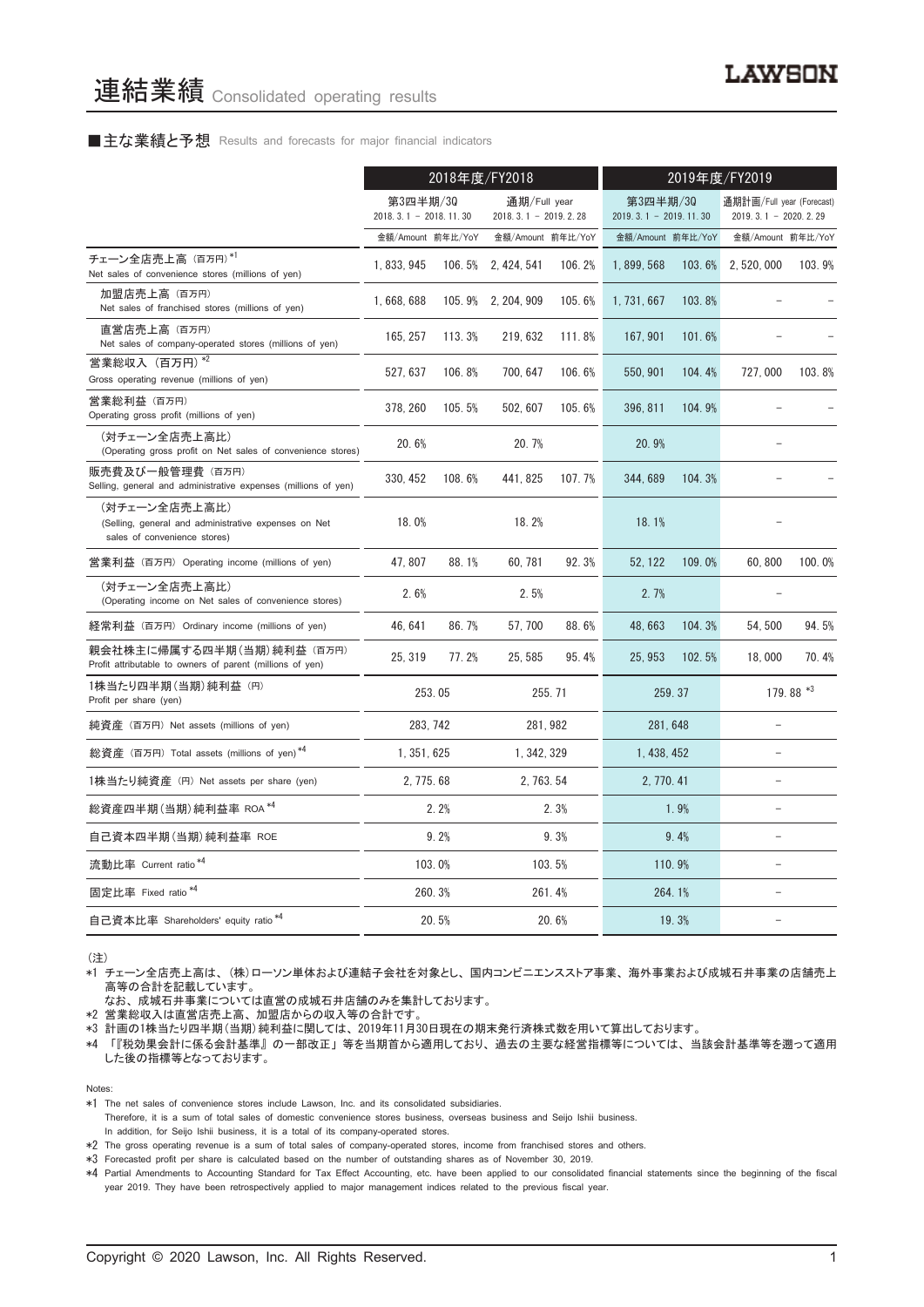# 連結業績 Consolidated operating results

# ■連結損益計算書 Consolidated statement of income

|                                                                      |                         | 2018年度第3四半期累計期間 |                         | 2019年度第3四半期累計期間 |                     |
|----------------------------------------------------------------------|-------------------------|-----------------|-------------------------|-----------------|---------------------|
|                                                                      | $2018.3.1 - 2018.11.30$ |                 | $2019.3.1 - 2019.11.30$ |                 | Increase (Decrease) |
|                                                                      | 百万円/Millions of yen     | 前年比/YoY         | 百万円/Millions of yen     | 前年比/YoY         | 百万円/Millions of yen |
| A. 営業総収入 Gross operating revenue<br>$B + E$                          | 527.637                 | 106.8%          | 550, 901                | 104.4%          | 23, 264             |
| B. 売上高 Net sales*                                                    | 216, 485                | 110.2%          | 226, 469                | 104.6%          | 9,984               |
| C. 売上原価 Cost of sales                                                | 149.377                 | 110.2%          | 154,089                 | 103.2%          | 4,712               |
| D. 売上総利益 Gross profit<br>$B - C$                                     | 67, 108                 | 110.2%          | 72.379                  | 107.9%          | 5, 271              |
| E. 営業収入 Operating revenue                                            | $F + G$<br>311, 151     | 104.5%          | 324, 432                | 104.3%          | 13, 280             |
| F. 加盟店からの収入 Income from franchised stores                            | 230, 683                | 104.9%          | 239, 242                | 103.7%          | 8,559               |
| G. その他の営業収入 Other operating revenue                                  | 80.468                  | 103.6%          | 85, 189                 | 105.9%          | 4, 721              |
| H. 営業総利益 Operating gross profit<br>$A - C = D + E$                   | 378, 260                | 105.5%          | 396, 811                | 104.9%          | 18, 551             |
| I. 販売費及び一般管理費 Selling, general and administrative expenses           | 330, 452                | 108.6%          | 344,689                 | 104.3%          | 14, 237             |
| J. 営業利益 Operating income<br>$H - I$                                  | 47.807                  | 88.1%           | 52.122                  | 109.0%          | 4,314               |
| 営業外収益 Non-operating income                                           | 2.899                   | 101.2%          | 2.929                   | 101.0%          | 30                  |
| 営業外費用 Non-operating expenses                                         | 4,065                   | 121.5%          | 6,388                   | 157.1%          | 2,322               |
| 経常利益 Ordinary income                                                 | 46, 641                 | 86.7%           | 48, 663                 | 104.3%          | 2,022               |
| 特別利益 Extraordinary income                                            |                         |                 | 163                     |                 | 163                 |
| 特別損失 Extraordinary losses                                            | 4.664                   | 141.7%          | 9.439                   | 202.4%          | 4, 774              |
| 税金等調整前四半期純利益 Profit before income taxes                              | 41, 976                 | 82.6%           | 39, 387                 | 93.8%           | $-2,588$            |
| 法人税、住民税及び事業税 Income taxes - current                                  | 15.042                  | 107.0%          | 11.535                  | 76.7%           | $-3,507$            |
| 法人税等調整額 Income taxes - deferred                                      | 1.606                   | 44.0%           | 1,951                   | 121.4%          | 344                 |
| 四半期純利益 Profit                                                        | 25, 327                 | 76.6%           | 25, 901                 | 102.3%          | 573                 |
| 非支配株主に帰属する四半期純利益<br>Profit attributable to non-controlling interests | 7                       | 2.8%            | $-52$                   |                 | $-59$               |
| 親会社株主に帰属する四半期純利益<br>Profit attributable to owners of parent          | 25, 319                 | 77.2%           | 25, 953                 | 102.5%          | 633                 |

(注)

\* 「売上高」 は、 直営店売上高、 Eコマース売上高、 卸売事業売上高等の合計です。

Note:

\* Net sales of company-operated stores, e-commerce business, wholesale business and others.

■販売費及び一般管理費の主な明細 Selling, general and administrative expenses

|                                                          | 2018年度第3四半期累計期間         |         | 2019年度第3四半期累計期間         |         | 前年増減                |
|----------------------------------------------------------|-------------------------|---------|-------------------------|---------|---------------------|
|                                                          | $2018.3.1 - 2018.11.30$ |         | $2019.3.1 - 2019.11.30$ |         | Increase (Decrease) |
|                                                          | 百万円/Millions of yen     | 前年比/YoY | 百万円/Millions of yen     | 前年比/YoY | 百万円/Millions of yen |
| 地代家賃 Rents                                               | 99.164                  | 107.5%  | 100.387                 | 101.2%  | 1.223               |
| 人件費 Personnel expenses                                   | 63.103                  | 106.8%  | 64.765                  | 102.6%  | 1.662               |
| 有形固定資産減価償却費 Depreciation of property and store equipment | 38.895                  | 111.5%  | 45.745                  | 117.6%  | 6,849               |
| 広告宣伝費 Advertising expenses                               | 22.064                  | 105.7%  | 22.748                  | 103.1%  | 683                 |
| 販売手数料 Sales commission                                   | 32.783                  | 113.4%  | 33.683                  | 102.7%  | 900                 |
| その他 Other                                                | 74.441                  | 109.0%  | 77.358                  | 103.9%  | 2.917               |
| 合計 Total                                                 | 330.452                 | 108.6%  | 344.689                 | 104.3%  | 14.237              |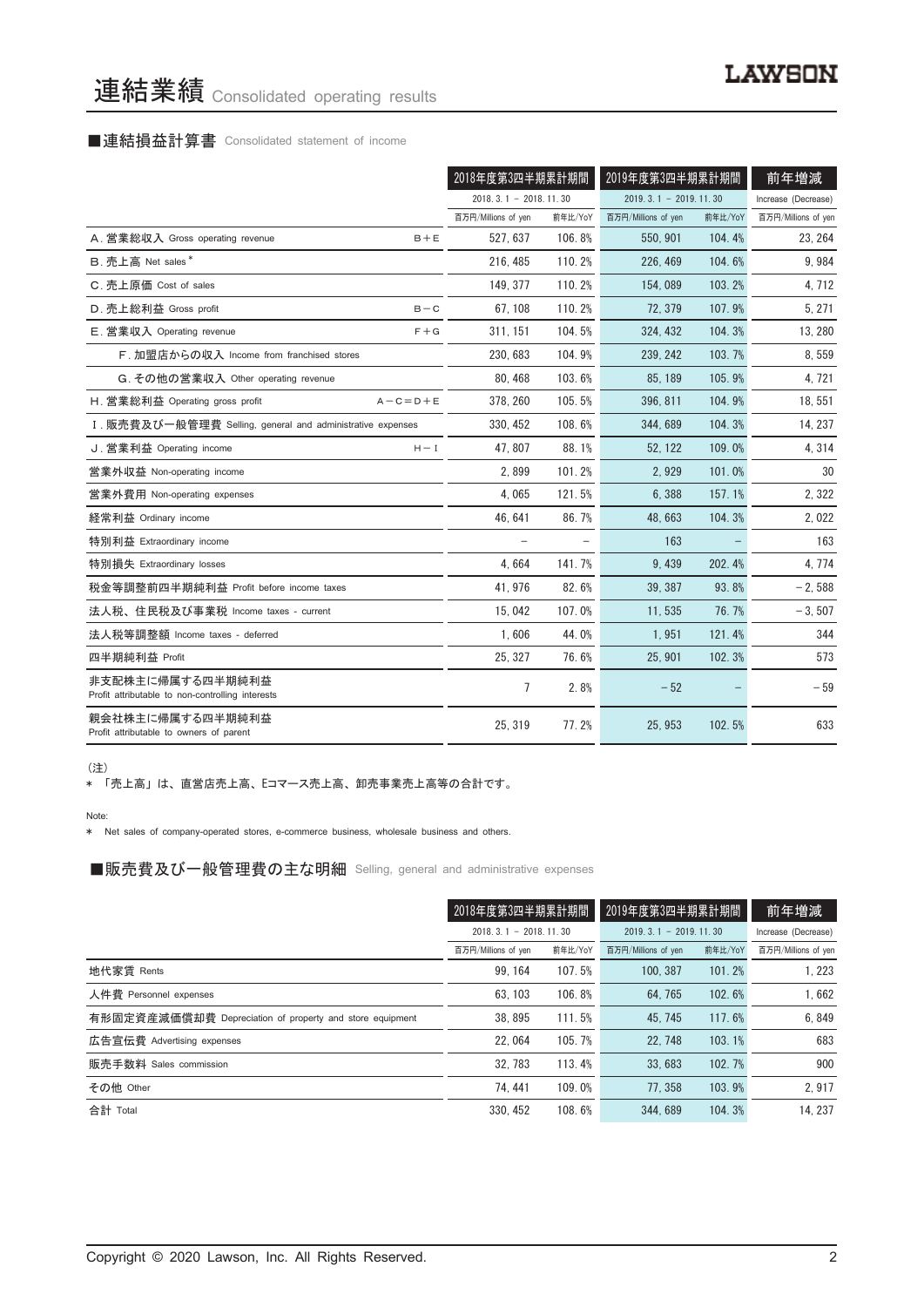#### ■投融資の状況 Capital expenditure

|                                                                | 2018年度第3四半期累計期間         | 2019年度第3四半期累計期間             | 前年増減                | 2019年度計画                             |
|----------------------------------------------------------------|-------------------------|-----------------------------|---------------------|--------------------------------------|
|                                                                | $2018.3.1 - 2018.11.30$ | $2019, 3, 1 - 2019, 11, 30$ | Increase (Decrease) | Forecasts / 2019. 3. 1 - 2020. 2. 29 |
|                                                                | 百万円/Millions of yen     | 百万円/Millions of yen         | 百万円/Millions of yen | 百万円/Millions of yen                  |
| 新店投資 New store investments                                     | 32,900                  | 20, 338                     | $-12,561$           | 24,000                               |
| 既存店投資<br>Existing store investments                            | 9, 375                  | 6,604                       | $-2,771$            | 13,000                               |
| システム関連投資<br>IT-related investments                             | 15, 188                 | 9, 112                      | $-6,076$            | 12,500                               |
| その他 Other                                                      | 7,596                   | 450                         | $-7,146$            |                                      |
| 投資小計 Subtotal                                                  | 65,061                  | 36, 505                     | $-28,555$           | 49,500                               |
| 出資・融資<br>Investments and advances                              | 3,042                   | 2,916                       | $-125$              | 3,500                                |
| リース Leases*                                                    | 42,083                  | 33, 482                     | $-8,600$            | 44,000                               |
| 合計 Total                                                       | 110, 186                | 72, 904                     | $-37,281$           | 97,000                               |
| 有形固定資産減価償却費<br>Depreciation of property and store<br>equipment | 38, 976                 | 45, 829                     | 6,852               | 63, 300                              |
| 無形固定資産償却費<br>Amortization of intangible assets                 | 9,805                   | 12,508                      | 2,702               | 16,900                               |
| 減価償却費合計<br>Total depreciation and amortization                 | 48, 782                 | 58, 337                     | 9,554               | 80, 200                              |

<sup>(</sup>注)

、----<br>\* リース債務の返済による支出は、2018年度第3四半期累計期間は29,468百万円、2019年度第3四半期累計期間は37,517百万円です。

\* The amount of repayments of lease obligations (consolidated) is 29,468 millions of yen in the third quarter of fiscal year 2018 and 37,517 millions of yen in the third quarter of fiscal year 2019.

### ■のれんの状況 Goodwill

|                                                       | 2018年度第3四半期累計期間         |         | 2019年度第3四半期累計期間             |         | 前年増減                |
|-------------------------------------------------------|-------------------------|---------|-----------------------------|---------|---------------------|
|                                                       | $2018.3.1 - 2018.11.30$ |         | $2019, 3, 1 - 2019, 11, 30$ |         | Increase (Decrease) |
|                                                       | 百万円/Millions of yen     | 前年比/YoY | 百万円/Millions of yen         | 前年比/YoY | 百万円/Millions of yen |
| のれん償却額<br>Amortization of goodwill                    |                         |         |                             |         |                     |
| 国内コンビニエンスストア事業<br>Domestic convenience store business | 1.812                   | 177.1%  | 1.832                       | 101.1%  | 19                  |
| 成城石井事業<br>Seijo Ishii business                        | 1.077                   | 100.0%  | 1.077                       | 100.0%  |                     |
| エンタテインメント関連事業<br>Entertainment-related business       | 376                     | 100.0%  | 376                         | 100.0%  |                     |
| その他 Other business                                    | 45                      | 100.4%  | 40                          | 91.0%   | $-4$                |
| 合計 Total                                              | 3.312                   | 131.3%  | 3.327                       | 100.5%  | 15                  |

|                                                       | 2018年度<br>(2019年2月28日現在)                        |         | 2019年度第3四半期<br>(2019年11月30日現在)                                |       | 2018年度末からの増減                                                |
|-------------------------------------------------------|-------------------------------------------------|---------|---------------------------------------------------------------|-------|-------------------------------------------------------------|
|                                                       | FY2018 (As of 2019.2.28)<br>百万円/Millions of yen | 前年比/YoY | FY2019 (As of 2019, 11, 30)<br>百万円/Millions of yen<br>前年比/YoY |       | Increase (Decrease) from 2019. 2. 28<br>百万円/Millions of yen |
| 当期末残高<br>Balance of goodwill at end of period         |                                                 |         |                                                               |       |                                                             |
| 国内コンビニエンスストア事業<br>Domestic convenience store business | 16.098                                          | 106.2%  | 14.265                                                        | 88.6% | $-1.832$                                                    |
| 成城石井事業<br>Seijo Ishii business                        | 22.395                                          | 94.0%   | 21.318                                                        | 95.2% | $-1.077$                                                    |
| エンタテインメント関連事業<br>Entertainment-related business       | 7.686                                           | 93.9%   | 7.310                                                         | 95.1% | $-376$                                                      |
| その他 Other business                                    | 655                                             | 85.6%   | 577                                                           | 88.2% | $-77$                                                       |
| 合計 Total                                              | 46.836                                          | 97.7%   | 43.472                                                        | 92.8% | $-3.364$                                                    |

Note: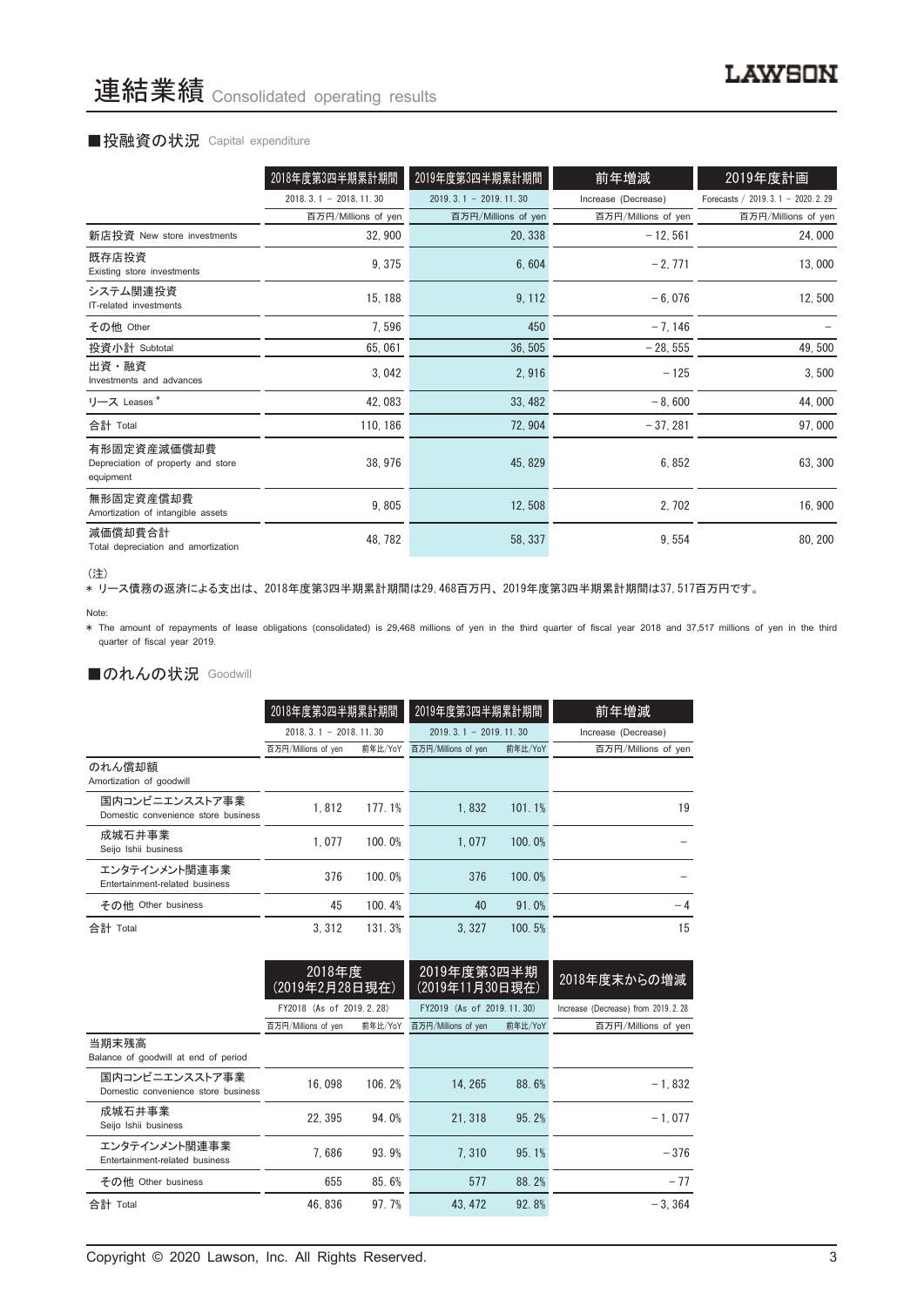#### ■連結貸借対照表 Consolidated balance sheet

|                                                                            | 2018年度<br>(2019年2月28日現在) | 2019年度第3四半期<br>(2019年11月30日現在) | 2018年度末からの増減                       |
|----------------------------------------------------------------------------|--------------------------|--------------------------------|------------------------------------|
|                                                                            | FY2018 (As of 2019.2.28) | FY2019 (As of 2019.11.30)      | Increase (Decrease) from 2019.2.28 |
| [資産の部 Assets]                                                              | 百万円/Millions of yen      | 百万円/Millions of yen            | 百万円/Millions of yen                |
| 流動資産 Current assets                                                        | 619, 603                 | 706, 364                       | 86.760                             |
| 現金及び預金 Cash and deposits*                                                  | 354, 240                 | 358, 170                       | 3,930                              |
| 加盟店貸勘定 Accounts receivable - due from franchised stores                    | 47, 179                  | 54, 589                        | 7,410                              |
| リース債権 Lease receivables                                                    | 19, 120                  | 18, 215                        | $-905$                             |
| 商品 Merchandise                                                             | 20.862                   | 23, 123                        | 2, 261                             |
| 未収入金 Accounts receivable - other                                           | 120, 969                 | 167, 191                       | 46, 221                            |
| その他 Other                                                                  | 57, 355                  | 85, 240                        | 27, 884                            |
| 貸倒引当金 Allowance for doubtful accounts                                      | $-124$                   | $-166$                         | $-42$                              |
| 固定資産 Non-current assets                                                    | 722, 726                 | 732, 088                       | 9,362                              |
| 有形固定資産 Property and store equipment                                        | 382, 300                 | 401, 359                       | 19,059                             |
| ・建物及び構築物 Buildings and structures                                          | 207, 755                 | 208, 679                       | 924                                |
| ・工具、器具及び備品 Tools, furniture and fixtures                                   | 16,056                   | 17, 266                        | 1, 209                             |
| ・リース資産 Leased assets                                                       | 146, 880                 | 151, 583                       | 4,703                              |
| ・その他 Other                                                                 | 11,607                   | 23, 829                        | 12, 222                            |
| 無形固定資産 Intangible assets                                                   | 106, 672                 | 100, 137                       | $-6,534$                           |
| ・ソフトウエア Software                                                           | 49.791                   | 47,037                         | $-2,754$                           |
| ・のれん Goodwill                                                              | 46, 836                  | 43, 472                        | $-3,364$                           |
| • 商標権 Trademark right                                                      | 9,468                    | 9,005                          | $-462$                             |
| ・その他 Other                                                                 | 576                      | 622                            | 46                                 |
| 投資その他の資産 Investments and other assets                                      | 233, 753                 | 230, 591                       | $-3, 161$                          |
| ・長期貸付金 Long-term loans receivable                                          | 44,024                   | 43, 940                        | $-83$                              |
| ・差入保証金 Guarantee deposits                                                  | 107, 034                 | 107, 744                       | 710                                |
| ・繰延税金資産 Deferred tax assets                                                | 30, 995                  | 29, 423                        | $-1, 571$                          |
| ・その他 Other                                                                 | 52, 535                  | 50, 135                        | $-2,399$                           |
| ・貸倒引当金 Allowance for doubtful accounts                                     | $-835$                   | $-652$                         | 183                                |
| 資産合計 Total assets                                                          | 1, 342, 329              | 1, 438, 452                    | 96, 123                            |
|                                                                            |                          |                                |                                    |
| 有形固定資産の減価償却累計額<br>Accumulated depreciation of property and store equipment | 342, 857                 | 369, 255                       | 26, 398                            |

\* 2019年11月30日現在、 現金及び預金には金融関連事業の329,851百万円が含まれており、 主にATM充填金として使用しております。

Note: \* The amount of cash and deposits for financial services business as of November 30, 2019 is 329,851 millions of yen, most of which is used for refilling ATMs.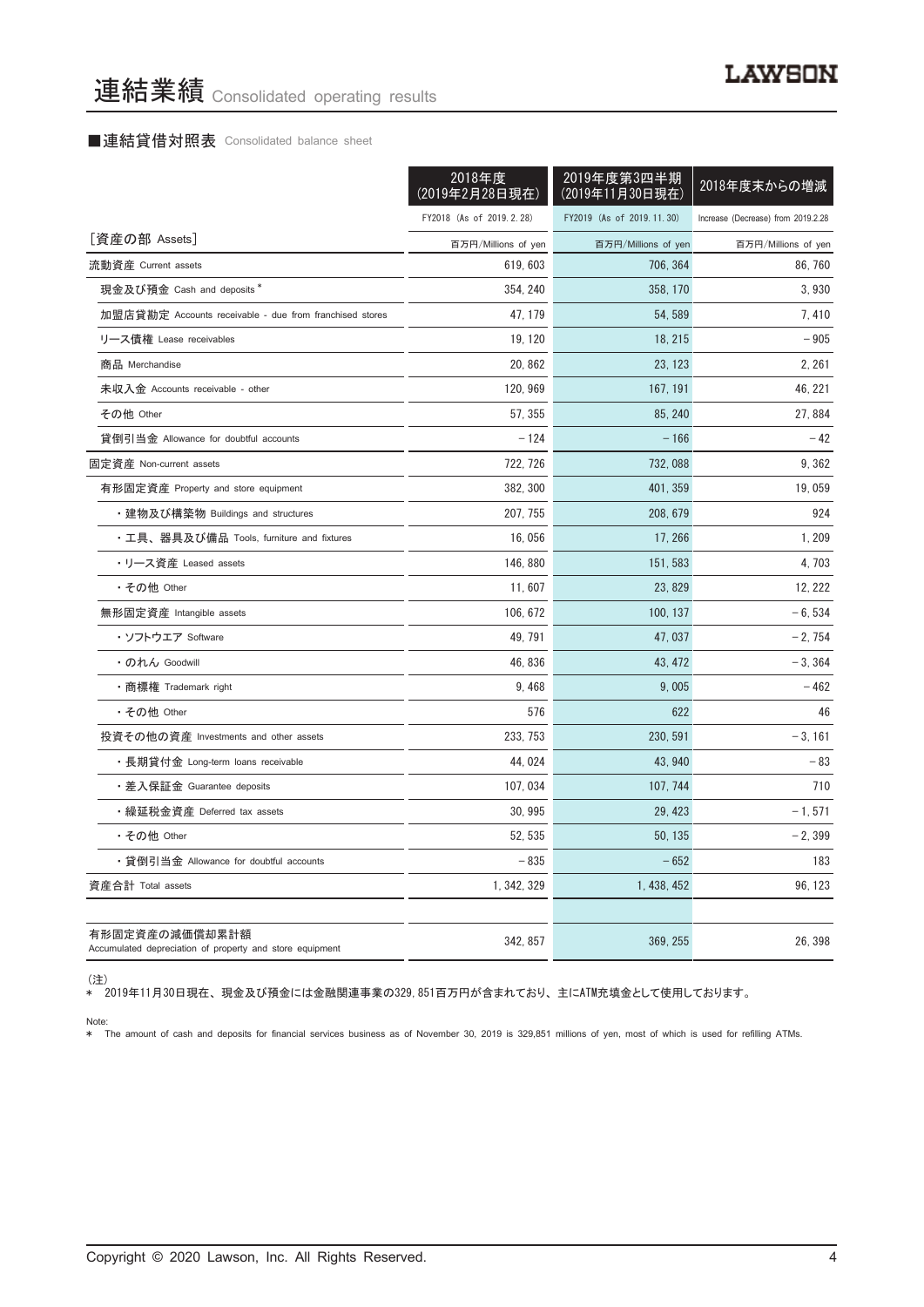## ■連結貸借対照表 Consolidated balance sheet

| 2018年度<br>(2019年2月28日現在)                                                                                        |                          | 2019年度第3四半期<br>(2019年11月30日現在) | 2018年度末からの増減                       |
|-----------------------------------------------------------------------------------------------------------------|--------------------------|--------------------------------|------------------------------------|
|                                                                                                                 | FY2018 (As of 2019.2.28) | FY2019 (As of 2019.11.30)      | Increase (Decrease) from 2019.2.28 |
| [負債の部 Liabilities]                                                                                              | 百万円/Millions of yen      | 百万円/Millions of yen            | 百万円/Millions of yen                |
| 流動負債 Current liabilities                                                                                        | 598, 522                 | 636, 847                       | 38, 324                            |
| 買掛金 Accounts payable - trade                                                                                    | 123, 408                 | 142, 283                       | 18, 874                            |
| 短期借入金 Short-term loans payable *                                                                                | 126, 600                 | 73,080                         | - 53, 520                          |
| 1年内返済予定の長期借入金<br>Current portion of long-term loans payable                                                     | 50,000                   |                                | $-50,000$                          |
| リース債務 Lease obligations                                                                                         | 38, 750                  | 45, 054                        | 6.303                              |
| 未払金 Accounts payable - other                                                                                    | 101, 995                 | 95, 903                        | $-6,092$                           |
| 未払法人税等 Income taxes payable                                                                                     | 6,683                    | 6,051                          | - 632                              |
| 預り金 Deposits received                                                                                           | 131, 804                 | 198, 617                       | 66, 812                            |
| 賞与引当金 Provision for bonuses                                                                                     | 4, 263                   | 3,256                          | $-1,006$                           |
| その他 Other                                                                                                       | 15,015                   | 72,600                         | 57, 585                            |
| 固定負債 Non-current liabilities                                                                                    | 461, 824                 | 519.956                        | 58, 132                            |
| 長期借入金 Long-term loans payable*                                                                                  | 260, 000                 | 310,000                        | 50,000                             |
| リース債務 Lease obligations                                                                                         | 131, 441                 | 139, 919                       | 8, 478                             |
| 繰延税金負債 Deferred tax liabilities                                                                                 | 550                      | 530                            | $-20$                              |
| 役員退職慰労引当金<br>Provision for retirement benefits to executive officers and audit and<br>supervisory board members | 300                      | 264                            | $-36$                              |
| 退職給付に係る負債 Net defined benefit liability                                                                         | 15, 125                  | 15, 813                        | 687                                |
| 資産除去債務 Asset retirement obligations                                                                             | 31, 102                  | 31,681                         | 579                                |
| その他 Other                                                                                                       | 23, 303                  | 21, 747                        | $-1,556$                           |
| 負債合計 Total liabilities                                                                                          | 1, 060, 347              | 1, 156, 804                    | 96, 456                            |
| [純資産の部 Net assets]                                                                                              |                          |                                |                                    |
| 株主資本 Shareholders' equity                                                                                       | 270, 649                 | 273, 382                       | 2,733                              |
| 資本金 Capital stock                                                                                               | 58, 506                  | 58, 506                        |                                    |
| 資本剰余金 Capital surplus                                                                                           | 46, 984                  | 44.605                         | $-2,379$                           |
| 利益剰余金 Retained earnings                                                                                         | 166, 187                 | 171, 281                       | 5,094                              |
| 自己株式 Treasury shares                                                                                            | $-1,028$                 | $-1,010$                       | 17                                 |
| その他の包括利益累計額<br>Accumulated other comprehensive income                                                           | 5.865                    | 3,831                          | $-2,033$                           |
| その他有価証券評価差額金<br>Valuation difference on available-for-sale securities                                           | 3, 349                   | 2, 312                         | $-1,036$                           |
| 土地再評価差額金 Revaluation reserve for land                                                                           | $-566$                   | $-566$                         |                                    |
| 為替換算調整勘定 Foreign currency translation adjustments                                                               | 3,930                    | 2,817                          | $-1, 112$                          |
| 退職給付に係る調整累計額<br>Remeasurements of defined benefit plans                                                         | - 848                    | $-732$                         | 115                                |
| 新株予約権 Subscription rights to shares                                                                             | 215                      | 255                            | 39                                 |
| 非支配株主持分 Non-controlling interests                                                                               | 5, 251                   | 4, 179                         | $-1,072$                           |
| 純資産合計 Net assets                                                                                                | 281, 982                 | 281, 648                       | $-333$                             |
| 負債純資産合計 Liabilities and net assets                                                                              | 1, 342, 329              | 1, 438, 452                    | 96, 123                            |

<sup>(</sup>注)

\* 2019年11月30日現在、 短期借入金 ・ 長期借入金には金融関連事業の280,000百万円が含まれております。

#### Note:

\* The amount of loans payable for financial services business as of November 30, 2019 is 280,000 millions of yen.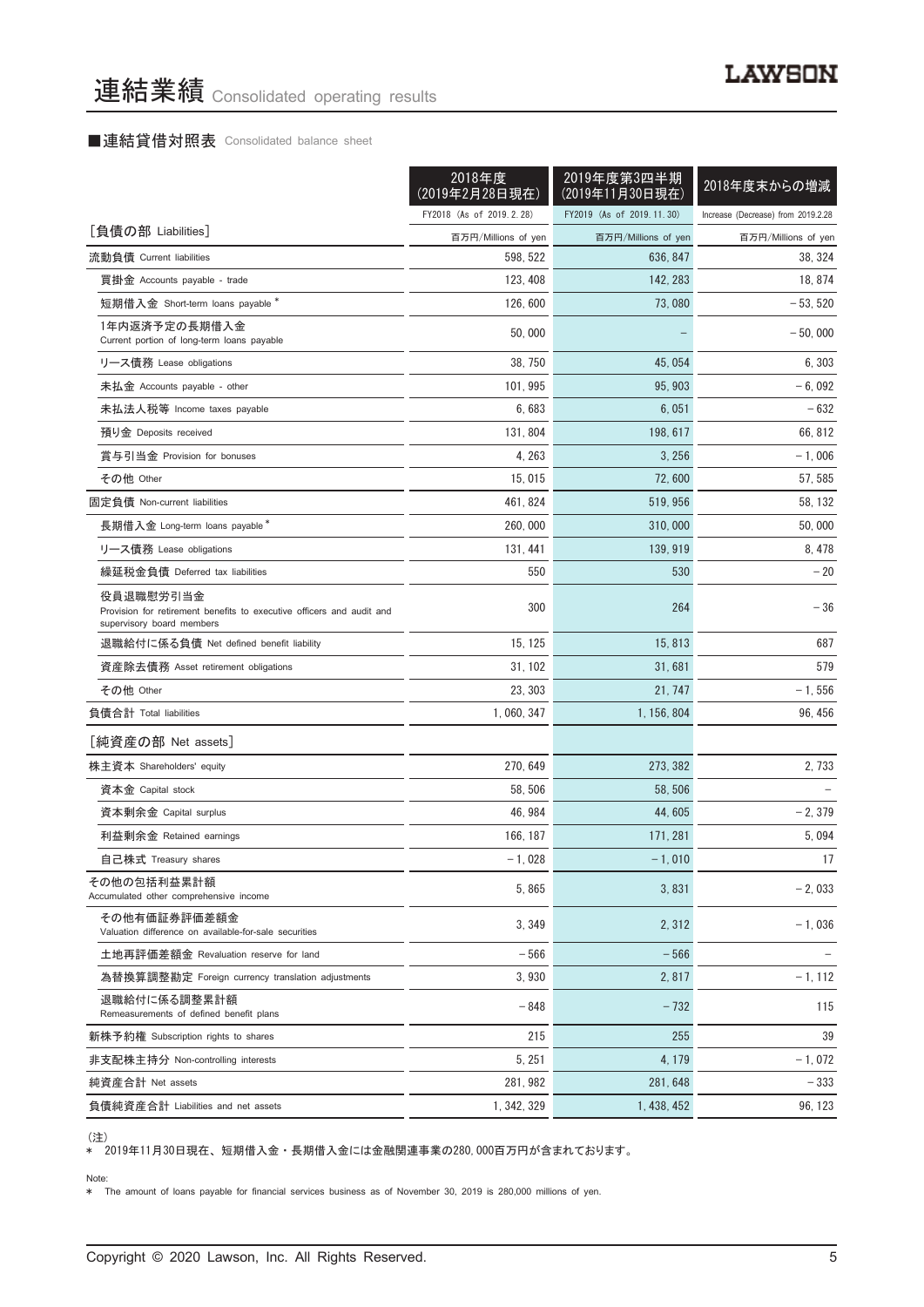# ■連結キャッシュ・フロー計算書 Consolidated statement of cash flows

|                                                                                          | 2018年度第3四半期累計期間         | 2019年度第3四半期累計期間         | 前年増減                |
|------------------------------------------------------------------------------------------|-------------------------|-------------------------|---------------------|
| I.営業活動によるキャッシュ・フロー                                                                       | $2018.3.1 - 2018.11.30$ | $2019.3.1 - 2019.11.30$ | Increase (Decrease) |
| I. Net cash provided by (used in) operating activities                                   | 百万円/Millions of yen     | 百万円/Millions of yen     | 百万円/Millions of yen |
| 税金等調整前四半期純利益 Profit before income taxes                                                  | 41, 976                 | 39, 387                 | $-2,588$            |
| 減価償却費 Depreciation                                                                       | 48, 782                 | 58, 337                 | 9, 554              |
| 減損損失 Impairment loss                                                                     | 1, 403                  | 4, 187                  | 2, 784              |
| 受取利息 Interest income                                                                     | $-576$                  | $-508$                  | 68                  |
| 支払利息 Interest expenses                                                                   | 1, 757                  | 2,964                   | 1, 207              |
| 固定資産除却損 Loss on retirement of non-current assets                                         | 2,843                   | 4,380                   | 1,536               |
| 売上債権の増減額(マイナスは増加)<br>Decrease (increase) in notes and accounts receivable - trade        | $-5,118$                | $-7,450$                | $-2, 332$           |
| 未収入金の増減額(マイナスは増加)<br>Decrease (increase) in accounts receivable - other                  | $-27,405$               | $-46, 757$              | $-19, 352$          |
| 仕入債務の増減額(マイナスは減少)<br>Increase (decrease) in notes and accounts payable - trade           | 16, 841                 | 19, 246                 | 2, 404              |
| 未払金の増減額(マイナスは減少)<br>Increase (decrease) in accounts payable - other                      | 55, 664                 | $-5,457$                | $-61, 121$          |
| 預り金の増減額(マイナスは減少)<br>Increase (decrease) in deposits received                             | $-3,276$                | 66, 815                 | 70,092              |
| 退職給付に係る負債の増減額(マイナスは減少)<br>Increase (decrease) in net defined benefit liability           | 665                     | 686                     | 20                  |
| 銀行業におけるコールローンの純増減(マイナスは増加)<br>Net decrease (increase) in call loans for banking business |                         | $-25,000$               | $-25.000$           |
| 銀行業におけるコールマネーの純増減(マイナスは減少)<br>Net increase (decrease) in call money for banking business |                         | 50,000                  | 50,000              |
| その他 Other - net                                                                          | 4,871                   | 12, 614                 | 7, 743              |
| 小計 Subtotal                                                                              | 138, 429                | 173, 447                | 35,018              |
| 利息の受取額 Interest income received                                                          | 572                     | 504                     | $-68$               |
| 利息の支払額 Interest expenses paid                                                            | $-1,757$                | $-2,979$                | $-1, 222$           |
| 法人税等の支払額 Income taxes paid                                                               | $-16, 263$              | - 11, 369               | 4,893               |
| 営業活動によるキャッシュ・フロー<br>Net cash provided by (used in) operating activities                  | 120, 981                | 159, 603                | 38,621              |
| Ⅱ. 投資活動によるキャッシュ・フロー<br>II. Net cash provided by (used in) investing activities           |                         |                         |                     |
| 有形固定資産の取得による支出<br>Purchase of property and store equipment                               | $-32, 213$              | $-25, 348$              | 6,864               |
| 無形固定資産の取得による支出 Purchase of intangible assets                                             | $-15,089$               | $-9.092$                | 5,997               |
| 投資有価証券取得による支出<br>Purchase of investment securities                                       | $-5,710$                | $-109$                  | 5,601               |
| 関係会社株式の取得による支出<br>Purchase of shares of subsidiaries and associates                      | $-3,094$                | $-2,228$                | 865                 |
| 長期貸付けによる支出<br>Payments of long-term loans receivable                                     | $-5,414$                | $-4.424$                | 989                 |
| 長期貸付金の回収による収入<br>Collection of long-term loans receivable                                | 3,829                   | 3,822                   | $-7$                |
| 差入保証金の差入による支出<br>Payments of guarantee deposits                                          | $-14,587$               | $-13, 747$              | 840                 |
| 差入保証金の回収による収入<br>Collection of guarantee deposits                                        | 13,780                  | 12, 972                 | - 807               |
| 長期前払費用の取得による支出<br>Purchase of long-term prepaid expenses                                 | $-5,412$                | $-662$                  | 4, 749              |
| 事業譲受による支出 Payments for transfer of business                                              | $-2,730$                |                         | 2, 730              |
| その他 Other - net                                                                          | $-1,356$                | $-1, 259$               | 97                  |
| 投資活動によるキャッシュ・フロー<br>Net cash provided by (used in) investing activities                  | $-67,998$               | $-40,079$               | 27, 919             |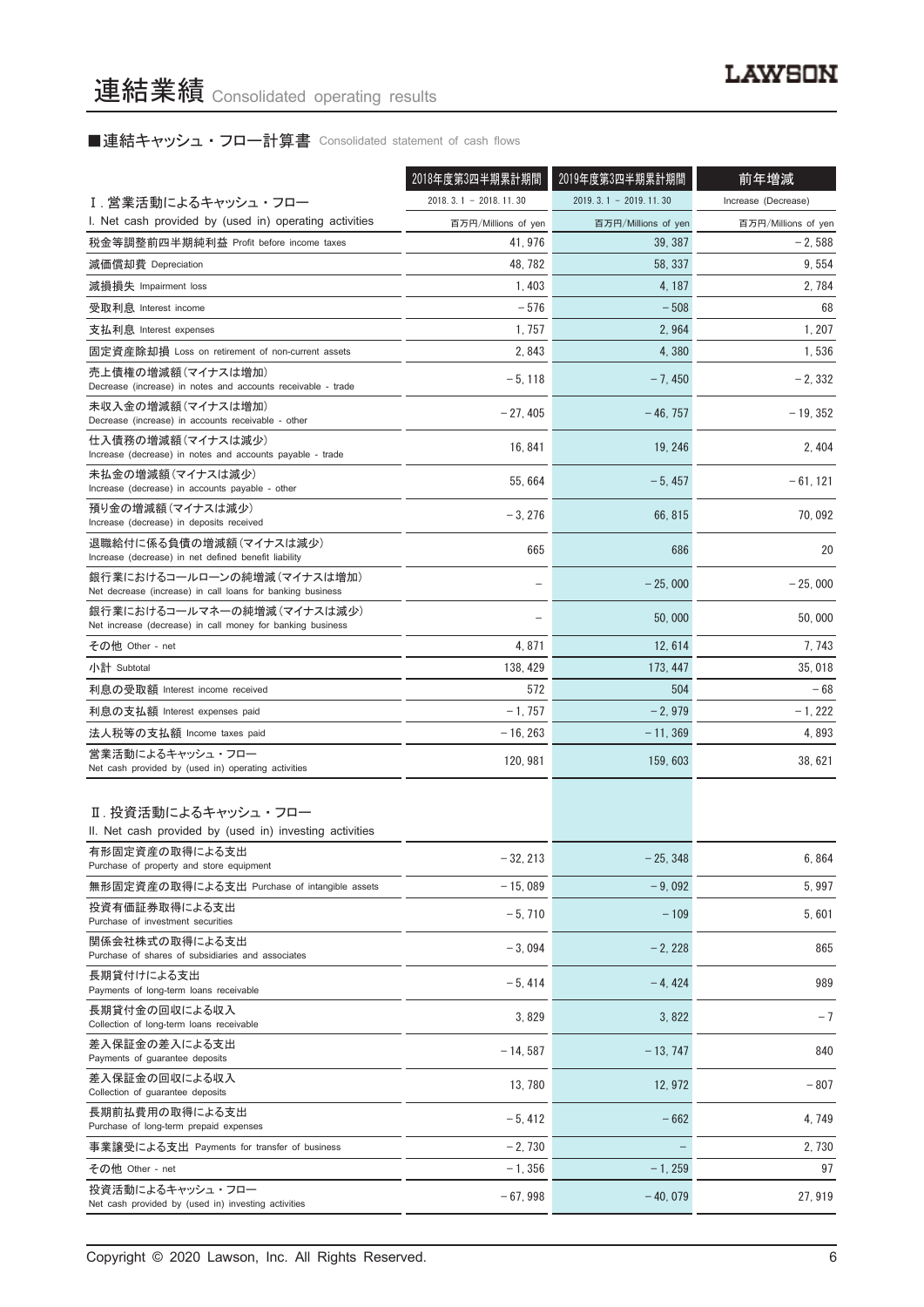# ■連結キャッシュ・フロー計算書 Consolidated statement of cash flows

|                                                                                                                                                      | 2018年度第3四半期累計期間           | 2019年度第3四半期累計期間         | 前年増減                |
|------------------------------------------------------------------------------------------------------------------------------------------------------|---------------------------|-------------------------|---------------------|
| Ⅲ. 財務活動によるキャッシュ・フロー                                                                                                                                  | 2018. 3. 1 - 2018. 11. 30 | $2019.3.1 - 2019.11.30$ | Increase (Decrease) |
| III. Net cash provided by (used in) financing activities                                                                                             | 百万円/Millions of yen       | 百万円/Millions of yen     | 百万円/Millions of yen |
| 短期借入金の純増減額(マイナスは減少)<br>Net increase (decrease) in short-term loans payable                                                                           | 108, 410                  | $-53.520$               | $-161.930$          |
| 長期借入金の借入による収入<br>Proceeds from long-term loans payable                                                                                               | 260,000                   | 50,000                  | $-210,000$          |
| 長期借入金の返済による支出<br>Repayments of long-term loans payable                                                                                               | $-6.044$                  | $-50.000$               | $-43.955$           |
| リース債務の返済による支出 Repayments of lease obligations                                                                                                        | $-29.468$                 | $-37.517$               | $-8.049$            |
| 配当金の支払額 Cash dividends paid                                                                                                                          | $-25, 514$                | $-20, 262$              | 5, 252              |
| 連結の範囲の変更を伴わない子会社株式の取得による支出<br>Payments from changes in ownership interests in subsidiaries that<br>do not result in change in scope of consolidation |                           | $-3,521$                | $-3,521$            |
| その他 Other - net                                                                                                                                      | $-80$                     | $-58$                   | 22                  |
| 財務活動によるキャッシュ・フロー<br>Net cash provided by (used in) financing activities                                                                              | 307, 302                  | $-114, 879$             | $-422, 181$         |
| Ⅳ. 現金及び現金同等物に係る換算差額<br>IV. Effect of exchange rate change on cash and cash<br>equivalents                                                            | $-911$                    | $-713$                  | 197                 |
| V. 現金及び現金同等物の増減額(マイナスは減少)<br>V. Net increase (decrease) in cash and cash equivalents                                                                 | 359, 373                  | 3,930                   | $-355.442$          |
| Ⅵ. 現金及び現金同等物の期首残高<br>VI. Cash and cash equivalents at beginning of period                                                                            | 30, 120                   | 354, 236                | 324, 115            |
| Ⅶ. 連結の範囲の変更に伴う現金及び現金同等物<br>の増減額(マイナスは減少)<br>VII. Increase (decrease) in cash and cash equivalents<br>resulting from change of scope of consolidation | 10                        |                         | $-10$               |
| Ⅷ. 現金及び現金同等物の四半期末残高<br>VIII. Cash and cash equivalents at end of period                                                                              | 389, 504                  | 358, 166                | $-31,337$           |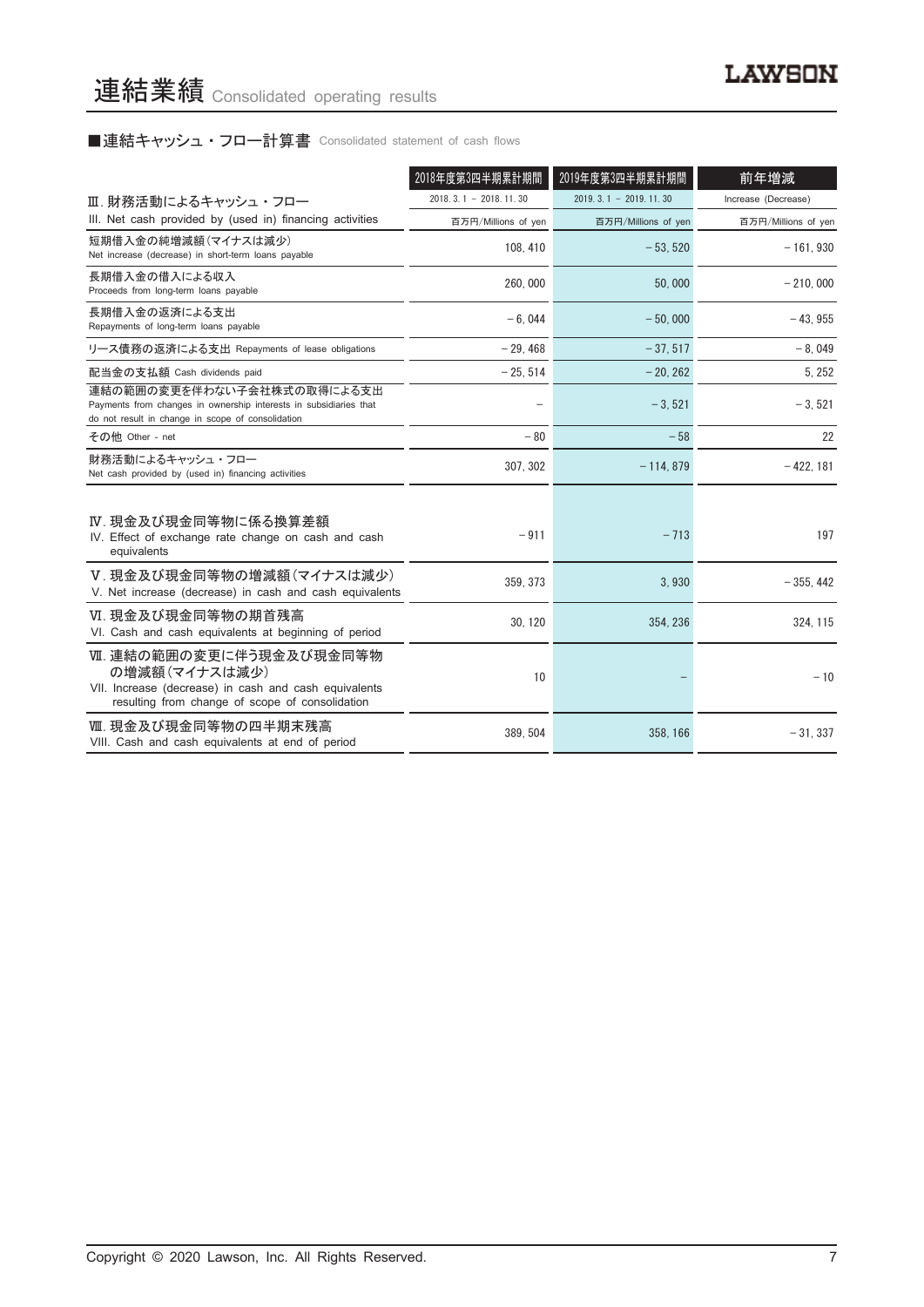# ■セグメント利益 Segment profit

|                                                       | 2018年度第3四半期累計期間         |         | 2019年度第3四半期累計期間         |         | 前年増減                |
|-------------------------------------------------------|-------------------------|---------|-------------------------|---------|---------------------|
|                                                       | $2018.3.1 - 2018.11.30$ |         | $2019.3.1 - 2019.11.30$ |         | Increase (Decrease) |
|                                                       | 百万円/Millions of yen     | 前年比/YoY | 百万円/Millions of yen     | 前年比/YoY | 百万円/Millions of yen |
| セグメント利益 Segment profit                                |                         |         |                         |         |                     |
| 国内コンビニエンスストア事業<br>Domestic convenience store business | 39.807                  | 87.6%   | 40.659                  | 102.1%  | 851                 |
| 成城石井事業<br>Seijo Ishii business                        | 4.852                   | 107.5%  | 5.614                   | 115.7%  | 761                 |
| エンタテインメント関連事業<br>Entertainment-related business       | 3.354                   | 106.9%  | 4.979                   | 148.4%  | 1.625               |
| 金融関連事業<br>Financial services business                 | 1.753                   | 51.0%   | 2.126                   | 121.3%  | 373                 |
| その他 Other business                                    | $-1.959$                | 85.5%   | $-1.256$                | 64.1%   | 703                 |
| 合計 Total                                              | 47.807                  | 88.1%   | 52.122                  | 109.0%  | 4.314               |

**LAWSON**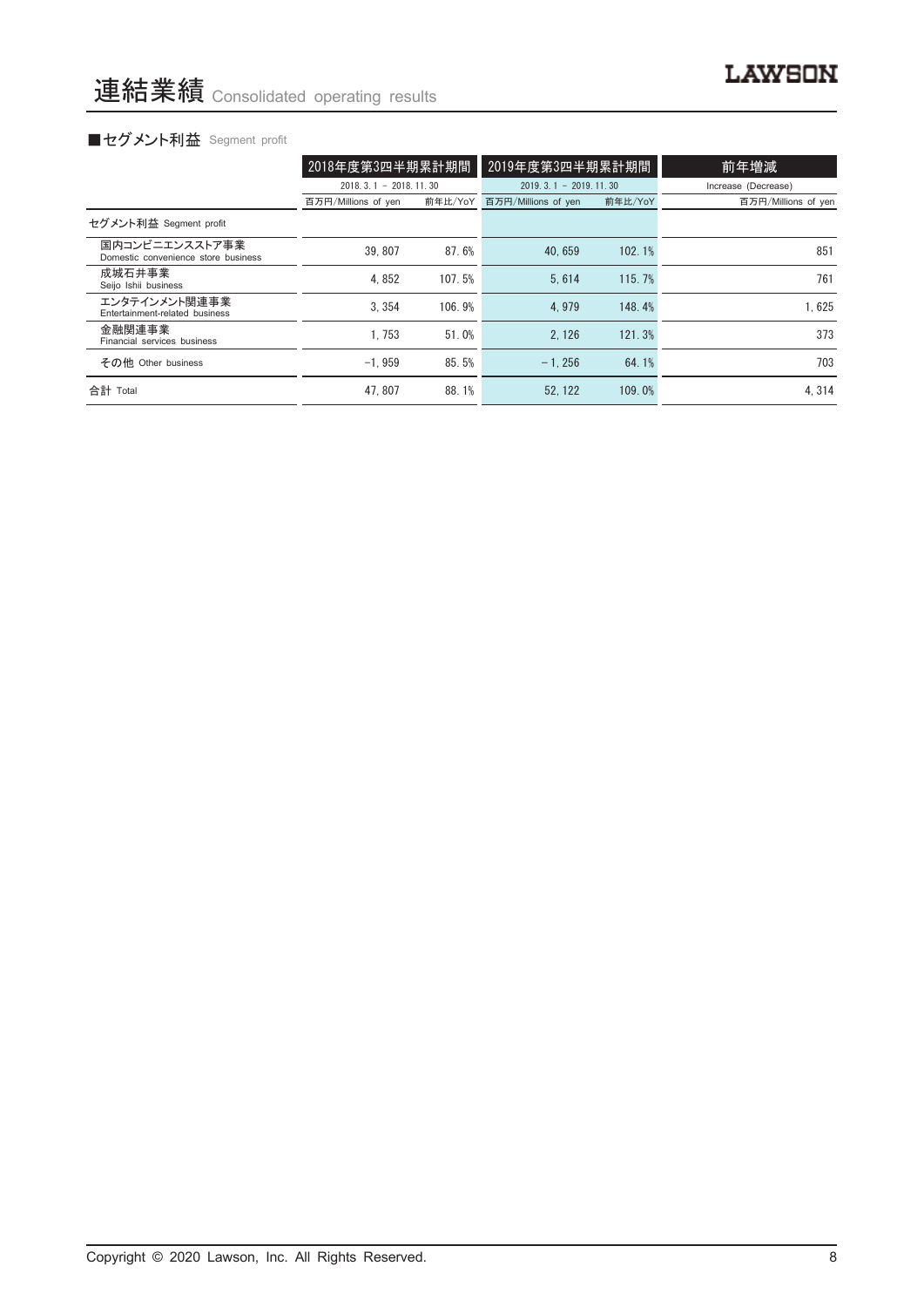#### ■主な関係会社の状況 Main subsidiaries and equity method affiliates

| 1. 連結子会社                             | (株)ローソン山陰          |                                                     |                                                              |                                                                                                                               | (株)ローソンアーバンワークス                                          |                     |
|--------------------------------------|--------------------|-----------------------------------------------------|--------------------------------------------------------------|-------------------------------------------------------------------------------------------------------------------------------|----------------------------------------------------------|---------------------|
| 1. Consolidated subsidiaries         | Lawson Sanin, Inc. |                                                     |                                                              |                                                                                                                               | Lawson urbanworks, Inc.                                  |                     |
| 設立日 Date of establishment            | 2016年9月 2016.9     |                                                     |                                                              |                                                                                                                               | 2017年11月 2017.11                                         |                     |
| 決算月 Fiscal year end                  | 2月 February        |                                                     |                                                              |                                                                                                                               | 2月 February                                              |                     |
| グループ出資比率 Share of group companies*   | 100.0%             |                                                     |                                                              |                                                                                                                               | 100.0%                                                   |                     |
| 事業内容 Business activities             |                    | 山陰地方におけるコンビニエンスストア事業                                | Lawson's chain-store development and operation in Sanin area |                                                                                                                               | 「ローソン」の店舗運営<br>Store operation business of LAWSON stores |                     |
| 他出資者 Other shareholders              |                    |                                                     |                                                              |                                                                                                                               |                                                          |                     |
|                                      |                    |                                                     |                                                              | 2018. 3-2018. 11 2019. 3-2019. 11 2018. 3-2019. 2 2018. 3-2018. 11 2019. 3-2019. 11 2018. 3-2019. 2                           |                                                          |                     |
|                                      |                    |                                                     | 百万円/Millions of yen                                          |                                                                                                                               |                                                          | 百万円/Millions of yen |
| チェーン全店売上高 Total net sales            | 37, 515            | 37, 277                                             | 49.183                                                       | 12, 351                                                                                                                       | 11,620                                                   | 15, 692             |
| 営業総収入 Gross operating revenue        | 5, 793             | 5, 728                                              | 7, 527                                                       | 12.575                                                                                                                        | 11,826                                                   | 15, 979             |
| 営業利益 Operating income                | 404                | 344                                                 | 403                                                          | 102                                                                                                                           | 157                                                      | $-21$               |
| 経常利益 Ordinary income                 | 416                | 330                                                 | 421                                                          | 135                                                                                                                           | 165                                                      | 14                  |
| 当期純利益 Profit                         | 177                | 104                                                 | 148                                                          | 87                                                                                                                            | 104                                                      | 7                   |
|                                      |                    | (株)ローソンストア100 *2                                    |                                                              |                                                                                                                               | (株) SCI                                                  |                     |
|                                      |                    | Lawson Store100, Inc.                               |                                                              |                                                                                                                               | SCI, Inc.                                                |                     |
| 設立日 Date of establishment            |                    | 2013年11月 2013.11                                    |                                                              |                                                                                                                               | 2012年7月 2012.7                                           |                     |
| 決算月 Fiscal year end                  |                    | 2月 February                                         |                                                              |                                                                                                                               | 2月 February                                              |                     |
| グループ出資比率 Share of group companies *1 |                    | 100.0%                                              |                                                              |                                                                                                                               | 100.0%                                                   |                     |
|                                      |                    | 「ローソンストア100」の店舗運営                                   |                                                              |                                                                                                                               |                                                          |                     |
| 事業内容 Business activities             |                    | 及び指導並びに商品関連事業                                       |                                                              | Store operation and merchandising function of LAWSON STORE100 Serving supply chain management of convenience store businesses | SCM機能子会社                                                 |                     |
| 他出資者 Other shareholders              |                    |                                                     |                                                              |                                                                                                                               |                                                          |                     |
|                                      |                    |                                                     |                                                              |                                                                                                                               |                                                          |                     |
|                                      |                    |                                                     | 百万円/Millions of yen                                          | 2018. 3-2018. 11 2019. 3-2019. 11 2018. 3-2019. 2 2018. 3-2018. 11 2019. 3-2019. 11 2018. 3-2019. 2                           |                                                          | 百万円/Millions of yen |
| チェーン全店売上高 Total net sales            | 29,025             | 27, 720                                             | 37, 793                                                      |                                                                                                                               |                                                          |                     |
| 営業総収入 Gross operating revenue        | 32, 406            | 31,003                                              | 42, 295                                                      | 235, 580                                                                                                                      | 234, 290                                                 | 309, 482            |
| 営業利益 Operating income                | $-193$             | $-377$                                              | $-348$                                                       | 1, 495                                                                                                                        | 2, 706                                                   | 2, 489              |
| 経常利益 Ordinary income                 | $-192$             | $-380$                                              | $-346$                                                       | 1,499                                                                                                                         | 2, 711                                                   | 2, 494              |
| 当期純利益 Profit                         | $-235$             | $-304$                                              | $-191$                                                       | 979                                                                                                                           | 1,775                                                    | 1,624               |
|                                      |                    | (株) 成城石井 *3                                         |                                                              |                                                                                                                               |                                                          |                     |
|                                      |                    | SEIJO ISHII CO., LTD.                               |                                                              |                                                                                                                               |                                                          |                     |
| 設立日 Date of establishment            |                    | 1927年2月 1927.2                                      |                                                              |                                                                                                                               |                                                          |                     |
| 決算月 Fiscal year end                  |                    | 2月 February                                         |                                                              |                                                                                                                               |                                                          |                     |
| グループ出資比率 Share of group companies *1 |                    | 100.0%                                              |                                                              |                                                                                                                               |                                                          |                     |
|                                      |                    | 食品総合小売業、輸入、卸売、食品製造                                  |                                                              |                                                                                                                               |                                                          |                     |
| 事業内容 Business activities             |                    | 及び飲食店の事業                                            |                                                              |                                                                                                                               |                                                          |                     |
|                                      |                    | Food retailing, import, wholesale, food manufacture |                                                              |                                                                                                                               |                                                          |                     |
|                                      |                    | and restaurant operations business                  |                                                              |                                                                                                                               |                                                          |                     |
| 他出資者 Other shareholders              |                    |                                                     |                                                              |                                                                                                                               |                                                          |                     |
|                                      |                    | 2018. 3-2018. 11 2019. 3-2019. 11 2018. 3-2019. 2   |                                                              |                                                                                                                               |                                                          |                     |
|                                      |                    |                                                     | 百万円/Millions of yen                                          |                                                                                                                               |                                                          |                     |
| チェーン全店売上高 Total net sales            | 57,821             | 62, 193                                             | 79, 502                                                      |                                                                                                                               |                                                          |                     |
| 営業総収入 Gross operating revenue        | 63, 401            | 68, 387                                             | 87, 229                                                      |                                                                                                                               |                                                          |                     |
| 営業利益 Operating income                | 5, 420             | 6, 182                                              | 8, 171                                                       |                                                                                                                               |                                                          |                     |
| 経常利益 Ordinary income                 | 5,373              | 6,056                                               | 8,308                                                        |                                                                                                                               |                                                          |                     |
| 当期純利益 Profit                         | 2,901              | 3,546                                               | 4,885                                                        |                                                                                                                               |                                                          |                     |

<sup>(</sup>注)

\*1 グループ出資比率には、 (株)ローソンからの出資のほか、 グループ企業等からの出資を含みます。

\*2 ローソンストア100事業全体の営業利益(社内管理ベース)は、 2019年度第3四半期累計で — 675百万円となっております。 これは、 (株)ローソンストア100の営業 利益に、 (株)ローソンの担当事業本部による社内管理上の営業利益を合算して算出したものです。

\*3 設立日については、 創業時点を記載しております。

Notes:

\*1 Share of group companies includes investments from group companies besides investments from Lawson, Inc.

\*2 According to our internal calculation, the combined operating income of LAWSON STORE100 business has made a total of (675) million yen in the third quarter of fiscal year 2019. This total was calculated by adding the operating income of Lawson Store100, Inc. together with the operating income of Lawson, Inc.'s LAWSON STORE100 business division.

\*3 It states the date of foundation.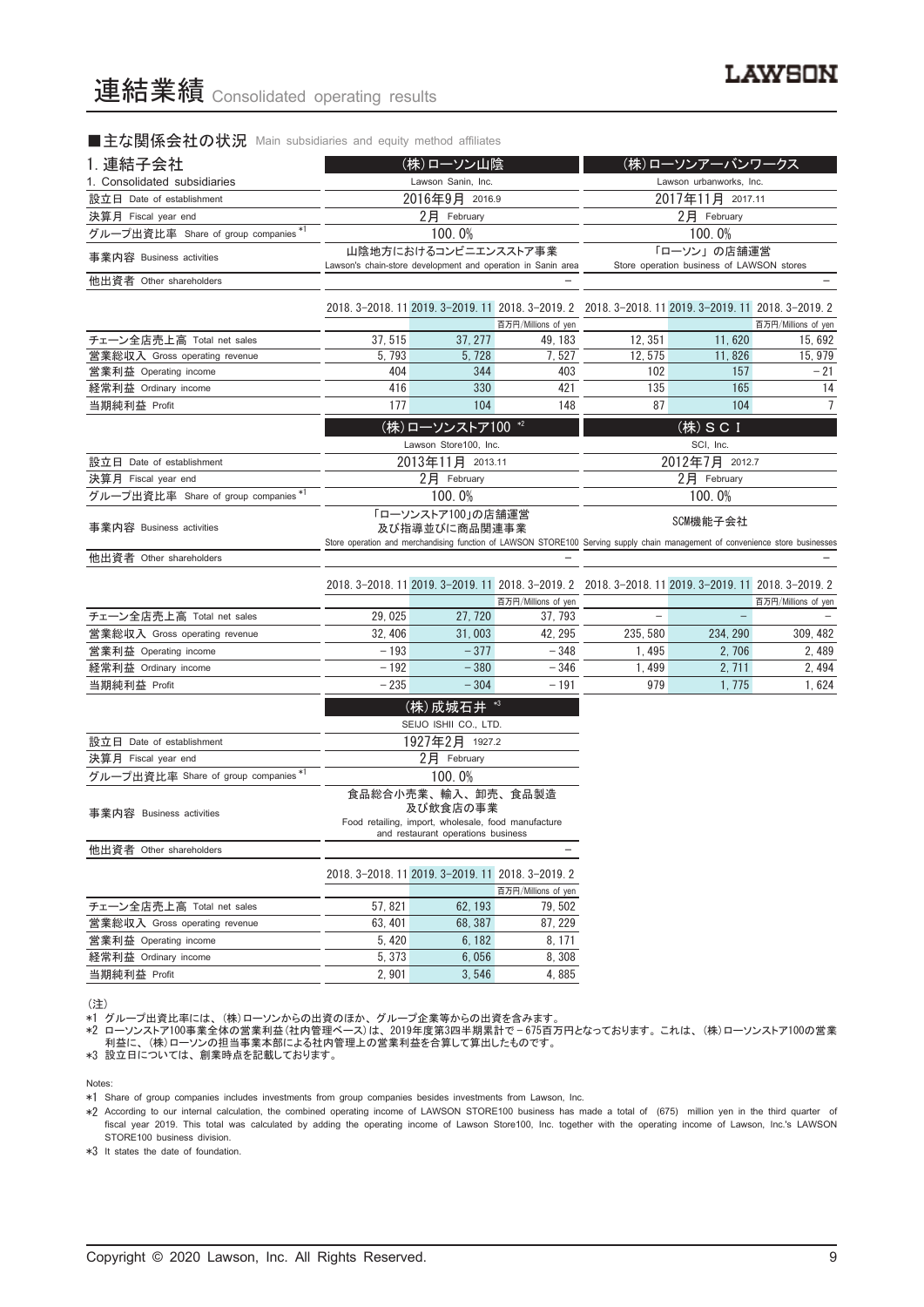#### ■主な関係会社の状況 Main subsidiaries and equity method affiliates

|                                      |                            | (株)ローソンエンタテインメント                                                                                                             |                     |                                                                                                                                  | ユナイテッド・シネマ(株)                                                    |                     |
|--------------------------------------|----------------------------|------------------------------------------------------------------------------------------------------------------------------|---------------------|----------------------------------------------------------------------------------------------------------------------------------|------------------------------------------------------------------|---------------------|
|                                      | Lawson Entertainment, Inc. |                                                                                                                              |                     |                                                                                                                                  | United Cinemas Co., Ltd.                                         |                     |
| 設立日 Date of establishment            |                            | 1992年7月 1992.7                                                                                                               |                     | 1999年10月 1999.10                                                                                                                 |                                                                  |                     |
| 決算月 Fiscal year end                  | $2$ 月 February             |                                                                                                                              |                     |                                                                                                                                  | $2$ 月 February                                                   |                     |
| グループ出資比率 Share of group companies*1  |                            | 100.0%                                                                                                                       |                     |                                                                                                                                  | 100.0%                                                           |                     |
| 事業内容 Business activities             |                            | チケット販売・情報提供サービス業、<br>音楽・映像ソフトの販売<br>Ticket sales, e-commerce, advertising sales<br>and other marketing activities            |                     |                                                                                                                                  | 映画館の運営及び関連事業<br>Operation of movie theaters and related business |                     |
| 他出資者 Other shareholders              |                            |                                                                                                                              |                     |                                                                                                                                  |                                                                  |                     |
|                                      |                            |                                                                                                                              | 百万円/Millions of yen | 2018. 3-2018. 11 2019. 3-2019. 11 2018. 3-2019. 2 2018. 3-2018. 11 2019. 3-2019. 11 2018. 3-2019. 2                              |                                                                  | 百万円/Millions of yen |
| 営業総収入 Gross operating revenue        | 40, 362                    | 44, 934                                                                                                                      | 54, 541             | 17, 491                                                                                                                          | 21,065                                                           | 23.653              |
| 営業利益 Operating income                | 1,622                      | 2, 181                                                                                                                       | 2,335               | 2, 116                                                                                                                           | 3,184                                                            | 2,675               |
| 経常利益 Ordinary income                 | 1,628                      | 2, 188                                                                                                                       | 2,349               | 2,097                                                                                                                            | 3, 167                                                           | 2,654               |
| 当期純利益 Profit                         | 1,286                      | 1, 774                                                                                                                       | 2,470               | 1,384                                                                                                                            | 2,046                                                            | 2,687               |
|                                      |                            | 上海羅森便利有限公司<br>Shanghai Lawson, Inc.                                                                                          | $*2$                |                                                                                                                                  | 重慶羅森便利店有限公司<br>Chongqing Lawson, Inc.                            |                     |
| 設立日 Date of establishment            |                            | 1996年2月 1996.2                                                                                                               |                     |                                                                                                                                  | 2010年4月 2010.4                                                   |                     |
| 決算月 Fiscal year end                  |                            | 12月 December                                                                                                                 |                     |                                                                                                                                  | 12月 December                                                     |                     |
| グループ出資比率 Share of group companies*1  |                            | 100.0%                                                                                                                       |                     | 100.0%                                                                                                                           |                                                                  |                     |
| 事業内容 Business activities             |                            | 中国上海市及びその周辺における<br>コンビニエンスストア事業<br>Lawson's chain-store development and operation<br>in Shanghai and surrounding area, China |                     | 中国重慶市におけるコンビニエンスストア事業<br>Lawson's chain-store development and operation<br>in Chongqing, China                                   |                                                                  |                     |
| 他出資者 Other shareholders              |                            |                                                                                                                              |                     |                                                                                                                                  |                                                                  |                     |
|                                      |                            |                                                                                                                              | 百万円/Millions of yen | 2018.1-2018.9 2019.1-2019.9 2018.1-2018.12 2018.1-2018.9 2019.1-2019.9 2018.1-2018.12                                            |                                                                  | 百万円/Millions of yen |
| チェーン全店売上高 Total net sales            | 26, 186                    | 33, 429                                                                                                                      | 35, 310             | 4, 137                                                                                                                           | 4,719                                                            | 5, 469              |
| 営業総収入 Gross operating revenue        | 17, 388                    | 22, 751                                                                                                                      | 24, 359             | 2,735                                                                                                                            | 2,303                                                            | 3,461               |
| 営業利益 Operating income                | $-779$                     | $-581$                                                                                                                       | 28                  | $-221$                                                                                                                           | $-104$                                                           | $-282$              |
| 経常利益 Ordinary income                 | $-765$                     | $-720$                                                                                                                       | $-15$               | $-220$                                                                                                                           | $-120$                                                           | $-280$              |
| 当期純利益 Profit                         | $-785$                     | $-798$                                                                                                                       | $-241$              | $-239$                                                                                                                           | $-208$                                                           | $-378$              |
|                                      |                            | 大連羅森便利店有限公司<br>Dalian Lawson, Inc.                                                                                           |                     |                                                                                                                                  | 羅森(北京)有限公司<br>Beijing Lawson, Inc.                               |                     |
| 設立日 Date of establishment            |                            | 2011年9月 2011.9                                                                                                               |                     |                                                                                                                                  | 2013年5月 2013.5                                                   |                     |
| 決算月 Fiscal year end                  |                            | 12月 December                                                                                                                 |                     |                                                                                                                                  | 12月 December                                                     |                     |
| グループ出資比率 Share of group companies *1 |                            | 98.3%                                                                                                                        |                     |                                                                                                                                  | 100.0%                                                           |                     |
| 事業内容 Business activities             |                            | 中国大連市におけるコンビニエンスストア事業                                                                                                        |                     | Lawson's chain-store development and operation in Dalian, China Lawson's chain-store development and operation in Beijing, China | 中国北京市におけるコンビニエンスストア事業                                            |                     |
| 他出資者 Other shareholders              |                            | 亜恵美食有限公司 Acasia Foods Co.,LTD.                                                                                               | 1.7%                |                                                                                                                                  |                                                                  |                     |
|                                      |                            |                                                                                                                              | 百万円/Millions of yen | 2018. 1-2018. 9 2019. 1-2019. 9 2018. 1-2018. 12 2018. 1-2018. 9 2019. 1-2019. 9 2018. 1-2018. 12                                |                                                                  | 百万円/Millions of yen |
| チェーン全店売上高 Total net sales            | 3,661                      | 4, 113                                                                                                                       | 4,810               | 3, 341                                                                                                                           | 4, 404                                                           | 4,622               |
| 営業総収入 Gross operating revenue        | 1,898                      | 2, 210                                                                                                                       | 2,463               | 3,316                                                                                                                            | 3,476                                                            | 4,480               |
| 営業利益 Operating income                | 37                         | 39                                                                                                                           | 0                   | $-334$                                                                                                                           | $-130$                                                           | $-463$              |
| 経常利益 Ordinary income                 | 42                         | 43                                                                                                                           | 5                   | $-354$                                                                                                                           | $-134$                                                           | $-481$              |
| 当期純利益 Profit                         | 28                         | 15                                                                                                                           | $-31$               | $-407$                                                                                                                           | $-167$                                                           | $-591$              |

(注) \*1 グループ出資比率には、 (株)ローソンからの出資のほか、 グループ企業等からの出資を含みます。

\*2 上表中の決算数値は、 上海羅森便利有限公司に、 中国上海市及びその周辺地域の上海楽松商貿有限公司、 上海恭匯貿易有限公司、 浙江羅森百貨有限公 司3社の経営成績を合算しております。

\*3 羅森(北京)有限公司の上表中の決算数値は、 羅森(北京)有限公司に、 北京羅松商貿有限公司の経営成績を合算しております。

Notes:

\*1 Share of group companies includes investments from group companies besides investments from Lawson, Inc.

\*2 The operating result of Shanghai Lawson, Inc. includes a sum of operating results of 3 companies (Shanghai Le Song Trading Co., Ltd., Shang Hai Gong Hui Trading Co., Ltd. and Zhejiang Lawson, Inc. located in Shanghai and surrounding area).

\*3 The operating result of Beijing Lawson, Inc. includes the operating result of BEIJING LUOSONG Co., Ltd.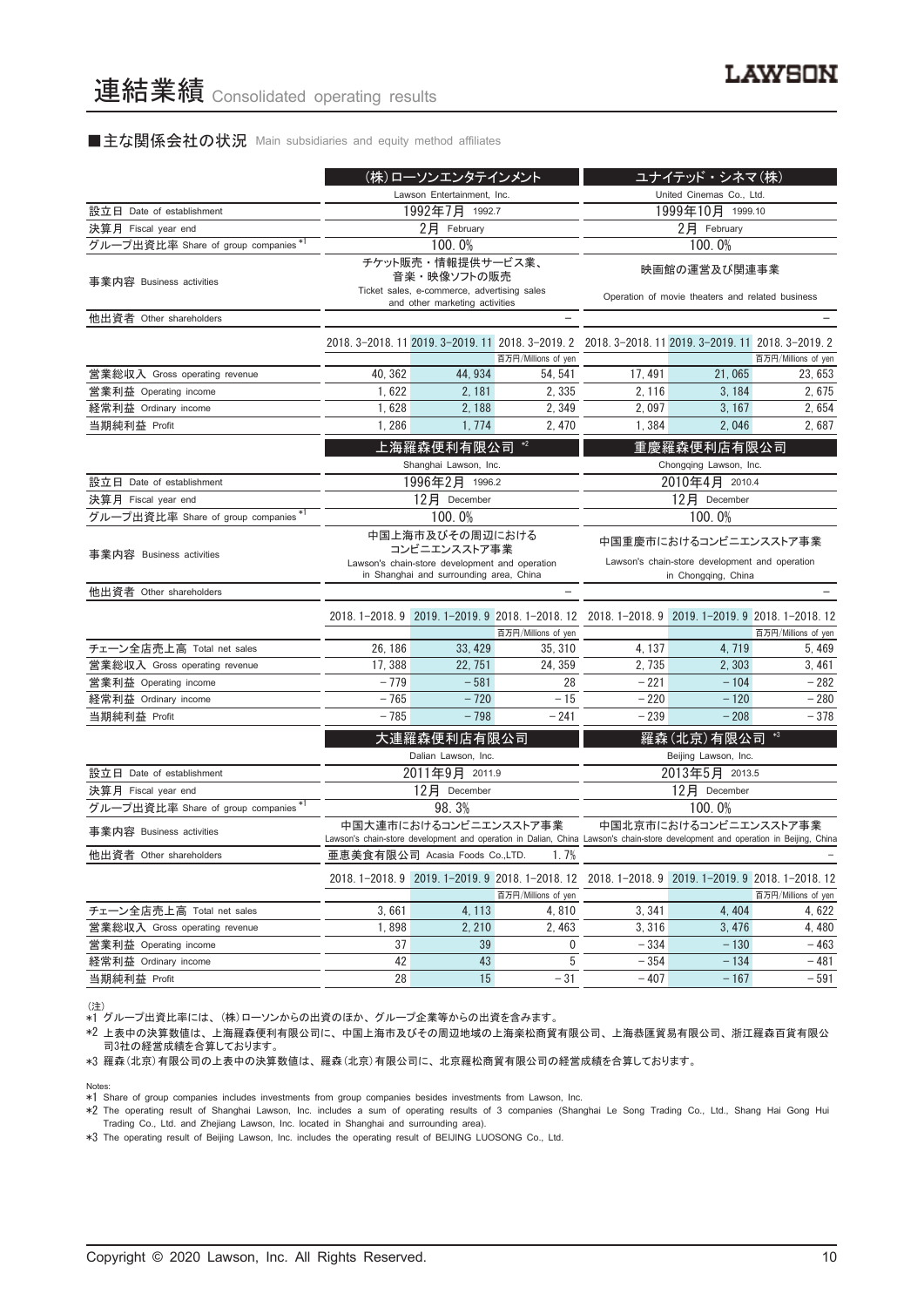## ■主な関係会社の状況 Main subsidiaries and equity method affiliates

|                                    |                                | Saha Lawson Co., Ltd. |                                                                                                              |     | (株)ベストプラクティス       |                     |
|------------------------------------|--------------------------------|-----------------------|--------------------------------------------------------------------------------------------------------------|-----|--------------------|---------------------|
|                                    |                                |                       |                                                                                                              |     | BestPractice, Inc. |                     |
| 設立日 Date of establishment          |                                | 2012年11月<br>2012.11   |                                                                                                              |     | 2004年3月 2004.3     |                     |
| 決算月 Fiscal year end                |                                | 12月<br>December       |                                                                                                              |     | 2月 February        |                     |
| グループ出資比率 Share of group companies* |                                | 49.2%                 |                                                                                                              |     | 100.0%             |                     |
| 事業内容 Business activities           |                                | タイにおけるコンビニエンスストア事業    | Operating stores "LAWSON 108" and "108SHOP" in Thailand On-site inspections and analysis of store management |     | 店舗の経営の実態調査・分析業務    |                     |
| 他出資者 Other shareholders            | Saha Pathanapibul PLC.         |                       | 21.3%                                                                                                        |     |                    |                     |
|                                    | Saha Pathana Interholding PLC. |                       | 9.0%                                                                                                         |     |                    |                     |
|                                    | I.C.C International PLC.       |                       | 9.0%                                                                                                         |     |                    |                     |
|                                    | Thai President Foods PLC.      |                       | 7.7%                                                                                                         |     |                    |                     |
|                                    | Others                         |                       | 3.8%                                                                                                         |     |                    |                     |
|                                    |                                |                       | 2018. 1-2018. 9 2019. 1-2019. 9 2018. 1-2018. 12 2018. 3-2018. 11 2019. 3-2019. 11 2018. 3-2019. 2           |     |                    |                     |
|                                    |                                |                       | 百万円/Millions of yen                                                                                          |     |                    | 百万円/Millions of yen |
| チェーン全店売上高 Total net sales          | 7.186                          | 6,585                 | 9,518                                                                                                        | -   |                    |                     |
| 営業総収入 Gross operating revenue      | 7.680                          | 7.837                 | 9.851                                                                                                        | 831 | 809                | 1,086               |
| 営業利益 Operating income              | $-273$                         | $-252$                | $-299$                                                                                                       | 51  | 59                 | 65                  |
| 経常利益 Ordinary income               | $-203$                         | $-249$                | $-267$                                                                                                       | 50  | 59                 | 63                  |
| 当期純利益 Profit                       | $-228$                         | $-221$                | $-280$                                                                                                       | 25  | 31                 | 31                  |

| 2. 持分法適用関連会社                       |                                                                                    | (株)ローソン高知           |                     |                                                                                                                     | (株)ローソン南九州                  |                     |
|------------------------------------|------------------------------------------------------------------------------------|---------------------|---------------------|---------------------------------------------------------------------------------------------------------------------|-----------------------------|---------------------|
| 2. Equity method affiliates        |                                                                                    | Lawson Kochi, Inc.  |                     |                                                                                                                     | Lawson Minamikyushu, Inc.   |                     |
| 設立日 Date of establishment          |                                                                                    | 2015年4月 2015.4      |                     | 2013年5月 2013.5                                                                                                      |                             |                     |
| 決算月 Fiscal year end                |                                                                                    | $2$ $H$ February    |                     |                                                                                                                     | $2$ $\overline{P}$ February |                     |
| グループ出資比率 Share of group companies* |                                                                                    | 49.0%               |                     |                                                                                                                     | 49.0%                       |                     |
| 事業内容 Business activities           |                                                                                    | 高知県におけるコンビニエンスストア事業 |                     |                                                                                                                     | 鹿児島県におけるコンビニエンスストア事業        |                     |
|                                    |                                                                                    |                     |                     | Lawson's chain-store development and operation in Kochi Lawson's chain-store development and operation in Kagoshima |                             |                     |
| 他出資者 Other shareholders            | 株式会社サニーマート SUNNY MART Co., Ltd. 51.0% 南国殖産株式会社 Nangoku Corporation Co., Ltd. 51.0% |                     |                     |                                                                                                                     |                             |                     |
|                                    |                                                                                    |                     |                     | 2018. 3-2018. 11 2019. 3-2019. 11 2018. 3-2019. 2 2018. 3-2018. 11 2019. 3-2019. 11 2018. 3-2019. 2                 |                             |                     |
|                                    |                                                                                    |                     | 百万円/Millions of yen |                                                                                                                     |                             | 百万円/Millions of yen |
| 営業総収入 Gross operating revenue      | 3.315                                                                              | 3.347               | 4.388               | 3.381                                                                                                               | 3.499                       | 4, 412              |
| 営業利益 Operating income              | 330                                                                                | 383                 | 387                 | 141                                                                                                                 | 185                         | 156                 |
| 経常利益 Ordinary income               | 339                                                                                | 388                 | 400                 | 143                                                                                                                 | 187                         | 174                 |
| 当期純利益 Profit                       | 255                                                                                | 253                 | 300                 | 76                                                                                                                  | 134                         | 95                  |
|                                    |                                                                                    | (株)ローソン沖縄           |                     |                                                                                                                     |                             |                     |

|                                    | Lawson Okinawa, Inc.                                      |                                                   |                     |  |  |  |
|------------------------------------|-----------------------------------------------------------|---------------------------------------------------|---------------------|--|--|--|
| 設立日 Date of establishment          | 2009年10月 2009.10                                          |                                                   |                     |  |  |  |
| 決算月 Fiscal year end                |                                                           | 2月<br>February                                    |                     |  |  |  |
| グループ出資比率 Share of group companies* |                                                           | 49.0%                                             |                     |  |  |  |
| 事業内容 Business activities           |                                                           | 沖縄県におけるコンビニエンスストア事業                               |                     |  |  |  |
|                                    | Lawson's chain-store development and operation in Okinawa |                                                   |                     |  |  |  |
| 他出資者 Other shareholders            | 株式会社サンエー SAN-A CO., LTD.<br>51.0%                         |                                                   |                     |  |  |  |
|                                    |                                                           | 2018. 3-2018. 11 2019. 3-2019. 11 2018. 3-2019. 2 |                     |  |  |  |
|                                    |                                                           |                                                   | 百万円/Millions of yen |  |  |  |
| 営業総収入 Gross operating revenue      | 5.821                                                     | 6.282                                             | 7,700               |  |  |  |
| 営業利益 Operating income              | 1.459                                                     | 1.416                                             | 1.824               |  |  |  |
| 経常利益 Ordinary income               | 1.463                                                     | 1.425                                             | 1,832               |  |  |  |
| 当期純利益 Profit                       | 940                                                       | 922                                               | 1.107               |  |  |  |
|                                    |                                                           |                                                   |                     |  |  |  |

(注)

\* グループ出資比率には、 (株)ローソンからの出資のほか、 グループ企業等からの出資を含みます。

Note:

\* Share of group companies includes investments from group companies besides investments from Lawson, Inc.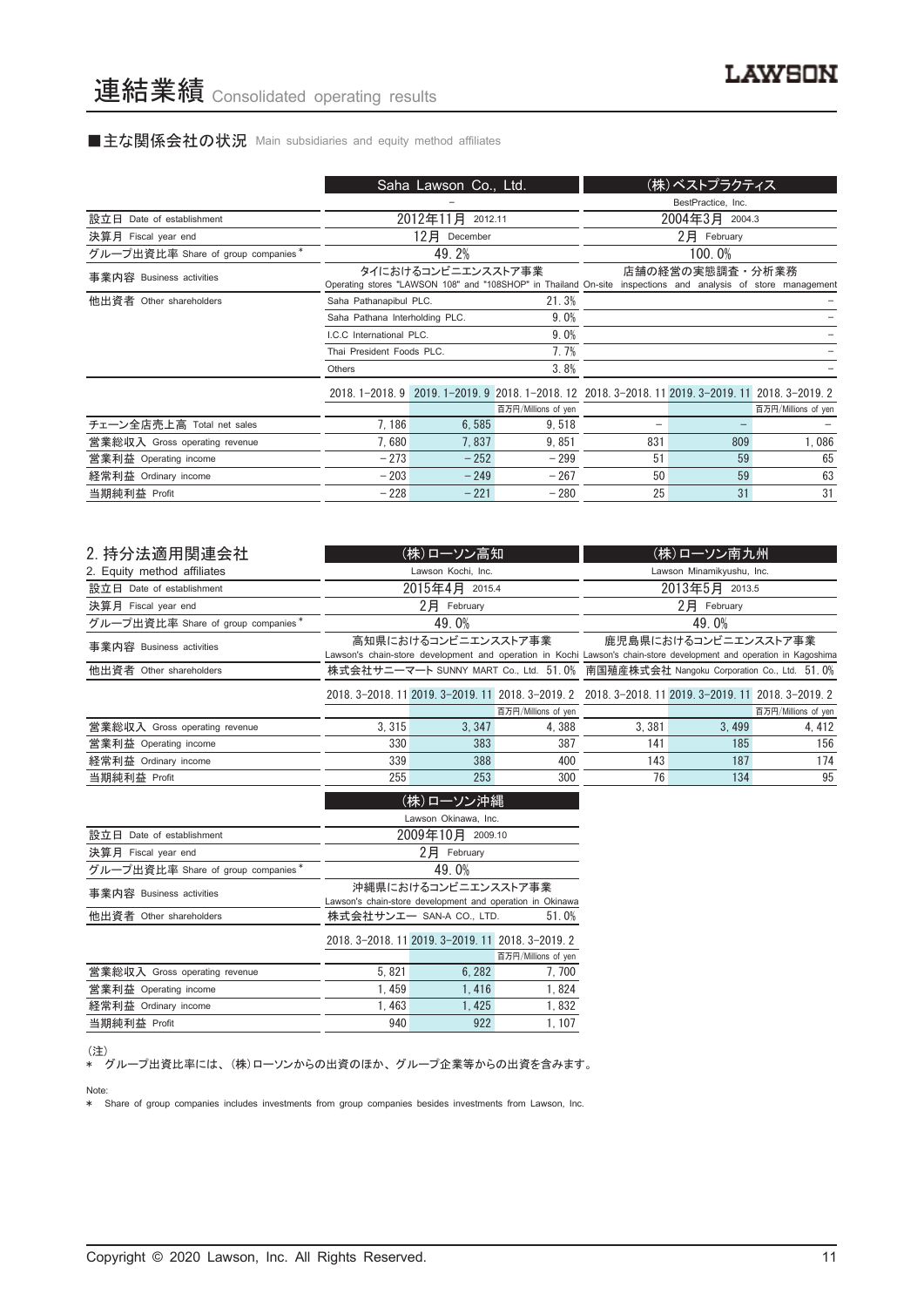#### ■主な業績と予想 Results and forecasts for major financial indicators

|                                                                                                           | 2018年度/FY2018                         |        |                                          |        | 2019年度/FY2019                       |        |                                                       |           |
|-----------------------------------------------------------------------------------------------------------|---------------------------------------|--------|------------------------------------------|--------|-------------------------------------|--------|-------------------------------------------------------|-----------|
|                                                                                                           | 第3四半期/30<br>2018. 3. 1 - 2018. 11. 30 |        | 通期/Full year<br>2018. 3. 1 - 2019. 2. 28 |        | 第3四半期/30<br>$2019.3.1 - 2019.11.30$ |        | 通期計画/Full year (Forecast)<br>2019. 3. 1 - 2020. 2. 29 |           |
|                                                                                                           | 金額/Amount 前年比/YoY                     |        | 金額/Amount 前年比/YoY                        |        | 金額/Amount 前年比/YoY                   |        | 金額/Amount 前年比/YoY                                     |           |
| チェーン全店売上高 (百万円)<br>Net sales of all convenience stores (millions of yen)                                  | 1,694,095                             |        | 106.3% 2, 236, 125                       | 106.0% | 1, 746, 843                         | 103.1% | 2, 310, 000                                           | 103.3%    |
| 加盟店売上高(百万円)<br>Net sales of franchised stores (millions of yen)                                           | 1, 655, 018                           |        | 106.3% 2, 185, 078                       | 106.0% | 1, 710, 171                         | 103.3% |                                                       |           |
| 直営店売上高(百万円)<br>Net sales of company-operated stores (millions of yen)                                     | 39,077                                | 103.0% | 51,046                                   | 102.6% | 36, 672                             | 93.8%  |                                                       |           |
| 営業総収入 (百万円) *1<br>Gross operating revenue (millions of yen)                                               | 293, 458                              | 103.9% | 385, 678                                 | 103.4% | 297, 798                            | 101.5% | 397,000                                               | 102.9%    |
| 営業総利益 (百万円)<br>Operating gross profit (millions of yen)                                                   | 264, 913                              | 104.3% | 348, 491                                 | 103.8% | 271, 295                            | 102.4% |                                                       |           |
| (対チェーン全店売上高比)<br>(Operating gross profit on Net sales of all convenience stores)                          | 15.6%                                 |        | 15.6%                                    |        | 15.5%                               |        |                                                       |           |
| 販売費及び一般管理費 (百万円)<br>Selling, general and administrative expenses (millions of yen)                        | 226, 941                              | 107.9% | 302.779                                  | 106.3% | 233.347                             | 102.8% |                                                       |           |
| (対チェーン全店売上高比)<br>(Selling, general and administrative expenses on Net<br>sales of all convenience stores) | 13.4%                                 |        | 13.5%                                    |        | 13.4%                               |        |                                                       |           |
| 営業利益 (百万円) Operating income (millions of yen)                                                             | 37, 972                               | 87.0%  | 45, 711                                  | 89.6%  | 37, 948                             | 99.9%  | 45, 300                                               | 99.1%     |
| (対チェーン全店売上高比)<br>(Operating income on Net sales of all convenience stores)                                | 2.2%                                  |        | 2.0%                                     |        | 2.2%                                |        |                                                       |           |
| 経常利益(百万円)Ordinary income (millions of yen)                                                                | 45, 094                               | 104.1% | 51, 443                                  | 101.9% | 41, 384                             | 91.8%  | 46,000                                                | 89.4%     |
| 四半期(当期)純利益 (百万円) Profit (millions of yen)                                                                 | 28, 730                               | 102.6% | 31,002                                   | 159.7% | 24,042                              | 83.7%  | 16,500                                                | 53.2%     |
| 1株当たり四半期 (当期) 純利益 (円)<br>Profit per share (yen)                                                           |                                       | 287.14 |                                          | 309.85 | 240.28                              |        |                                                       | 164.89 *2 |
| 純資産 (百万円) Net assets (millions of yen)                                                                    | 239,066                               |        | 240, 280                                 |        | 243, 078                            |        |                                                       |           |
| 総資産 (百万円) Total assets (millions of yen)                                                                  | 840, 058                              |        | 838, 260                                 |        | 879, 925                            |        |                                                       |           |
| 1株当たり純資産 (円) Net assets per share (yen)                                                                   | 2, 387.09                             |        | 2, 399, 24                               |        | 2, 426, 71                          |        | $\equiv$                                              |           |
| 総資産四半期(当期)純利益率 ROA                                                                                        |                                       | 3.5%   |                                          | 3.8%   |                                     | 2.8%   | L.                                                    |           |
| 自己資本四半期(当期)純利益率 ROE                                                                                       |                                       | 12.2%  |                                          | 13.1%  |                                     | 10.0%  | $\equiv$                                              |           |
| 流動比率 Current ratio <sup>*3</sup>                                                                          |                                       | 39.9%  |                                          | 40.8%  |                                     | 51.6%  | $\equiv$                                              |           |
| 固定比率 Fixed ratio <sup>*3</sup>                                                                            |                                       | 281.0% |                                          | 278.8% | 276.7%                              |        |                                                       |           |
| 自己資本比率 Shareholders' equity ratio                                                                         |                                       | 28.4%  |                                          | 28.6%  |                                     | 27.6%  |                                                       |           |

(注)

\*1 営業総収入は直営店売上高、 加盟店からの収入等の合計です。

\*2 計画の1株当たり四半期(当期)純利益に関しては、 2019年11月30日現在の期末発行済株式数を用いて算出しております。

\*3 「『税効果会計に係る会計基準』 の一部改正」 等を当期首から適用しており、 過去の主要な経営指標等については、 当該会計基準等を遡って適用 した後の指標等となっております。

Notes:

\*2 Forecasted profit per share is calculated based on the number of outstanding shares as of November 30, 2019.

\*3 Partial Amendments to Accounting Standard for Tax Effect Accounting, etc. have been applied to our non-consolidated financial statements since the beginning of the fiscal year 2019. They have been retrospectively applied to major management indices related to the previous fiscal year.

<sup>\*1</sup> The gross operating revenue is a sum of total sales of company-operated stores, income from franchised stores and others.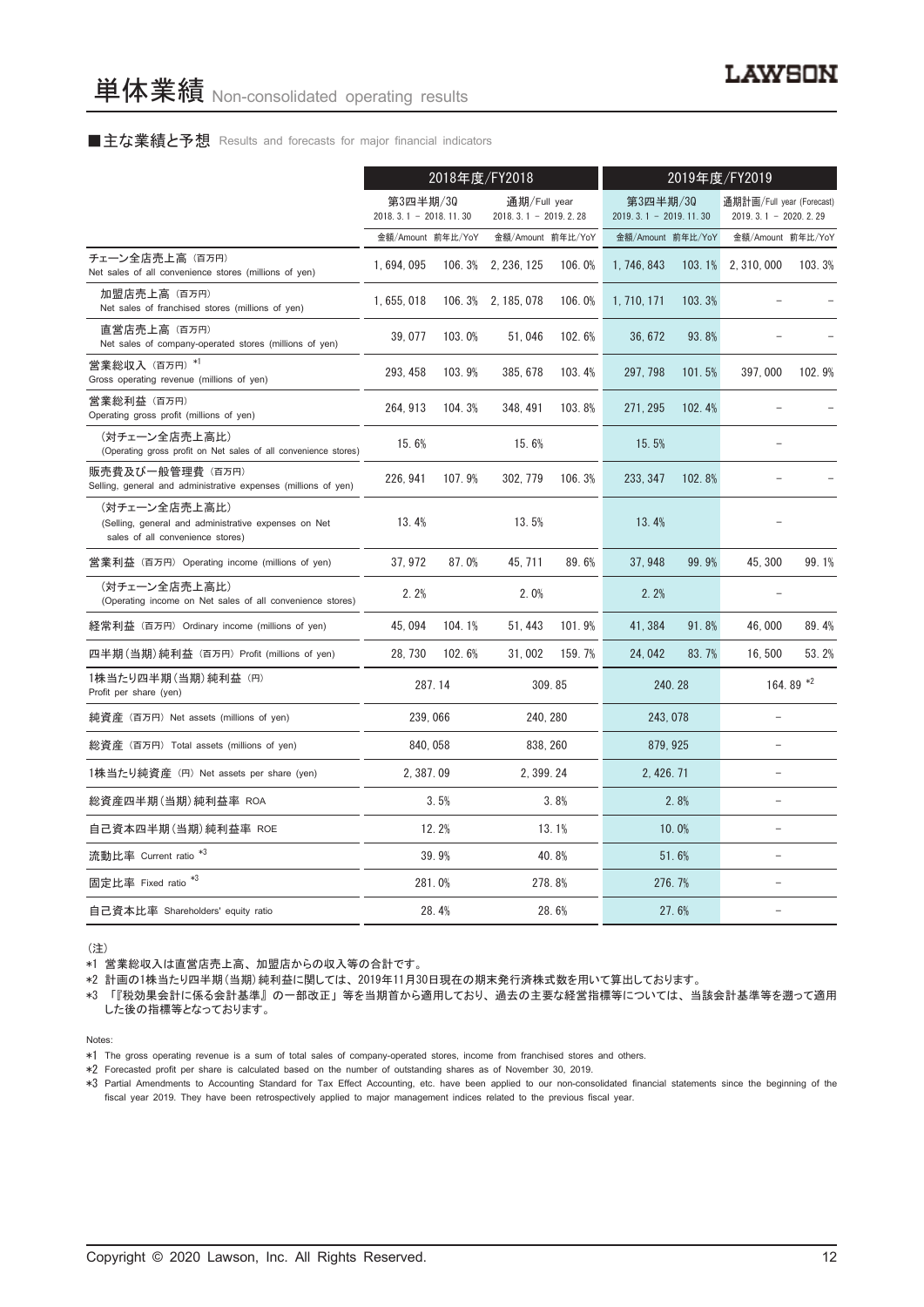#### ■損益計算書 Non-consolidated statement of income

|                                                            |         | 2018年度第3四半期累計期間         |         | 2019年度第3四半期累計期間         |         | 前年増減                |
|------------------------------------------------------------|---------|-------------------------|---------|-------------------------|---------|---------------------|
|                                                            |         | $2018.3.1 - 2018.11.30$ |         | $2019.3.1 - 2019.11.30$ |         | Increase (Decrease) |
|                                                            |         | 百万円/Millions of yen     | 前年比/YoY | 百万円/Millions of yen     | 前年比/YoY | 百万円/Millions of yen |
| A. 営業総収入 Gross operating revenue                           | $B + E$ | 293.458                 | 103.9%  | 297.798                 | 101.5%  | 4,339               |
| B. 売上高 Net sales                                           |         | 39, 406                 | 101.3%  | 36.672                  | 93.1%   | $-2,734$            |
| C. 売上原価 Cost of sales                                      |         | 28, 544                 | 101.0%  | 26,502                  | 92.8%   | $-2,041$            |
| D. 売上総利益 Gross profit                                      | $B - C$ | 10.861                  | 102.2%  | 10, 169                 | 93.6%   | $-692$              |
| E. 営業収入 Operating revenue                                  | $F + G$ | 254, 052                | 104.4%  | 261, 126                | 102.8%  | 7,073               |
| F. 加盟店からの収入 Income from franchised stores                  |         | 224, 868                | 104.7%  | 232.902                 | 103.6%  | 8,033               |
| G. その他の営業収入 Other operating revenue                        |         | 29, 183                 | 101.6%  | 28, 224                 | 96.7%   | $-959$              |
| H. 営業総利益 Operating gross profit<br>$A - C = D + E$         |         | 264, 913                | 104.3%  | 271, 295                | 102.4%  | 6,381               |
| I. 販売費及び一般管理費 Selling, general and administrative expenses |         | 226, 941                | 107.9%  | 233.347                 | 102.8%  | 6,405               |
| J. 営業利益 Operating income                                   | $H - I$ | 37.972                  | 87.0%   | 37.948                  | 99.9%   | $-24$               |
| 営業外収益 Non-operating income                                 |         | 10,612                  | 422.2%  | 8,187                   | 77.1%   | $-2,425$            |
| 営業外費用 Non-operating expenses                               |         | 3,491                   | 122.5%  | 4,751                   | 136.1%  | 1,260               |
| 経常利益 Ordinary income                                       |         | 45, 094                 | 104.1%  | 41.384                  | 91.8%   | $-3,709$            |
| 特別利益 Extraordinary income                                  |         |                         |         | 163                     |         | 163                 |
| 特別損失 Extraordinary losses                                  |         | 4,453                   | 146.0%  | 9,059                   | 203.4%  | 4,605               |
| 税引前四半期純利益 Profit before income taxes                       |         | 40,640                  | 100.2%  | 32, 488                 | 79.9%   | $-8, 152$           |
| 法人税、住民税及び事業税 Income taxes - current                        |         | 11.029                  | 105.7%  | 6.409                   | 58.1%   | $-4.619$            |
| 法人税等調整額 Income taxes - deferred                            |         | 880                     | 41.2%   | 2,035                   | 231.1%  | 1, 155              |
| 四半期純利益 Profit                                              |         | 28,730                  | 102.6%  | 24,042                  | 83.7%   | $-4,687$            |

■販売費及び一般管理費の主な明細 Selling, general and administrative expenses \*

|                                                          | 2018年度第3四半期累計期間             |         | 2019年度第3四半期累計期間         |                     | 前年増減                |
|----------------------------------------------------------|-----------------------------|---------|-------------------------|---------------------|---------------------|
|                                                          | $2018, 3, 1 - 2018, 11, 30$ |         | $2019.3.1 - 2019.11.30$ | Increase (Decrease) |                     |
|                                                          | 百万円/Millions of yen         | 前年比/YoY | 百万円/Millions of yen     | 前年比/YoY             | 百万円/Millions of yen |
| 地代家賃 Rents                                               | 84.668                      | 106.5%  | 87.715                  | 103.6%              | 3.046               |
| 人件費 Personnel expenses                                   | 34.364                      | 102.4%  | 34, 738                 | 101.1%              | 373                 |
| 有形固定資産減価償却費 Depreciation of property and store equipment | 33.264                      | 111.4%  | 36, 376                 | 109.4%              | 3, 111              |
| 広告宣伝費 Advertising expenses                               | 10.905                      | 114.5%  | 11.059                  | 101.4%              | 154                 |
| 販売手数料 Sales commission                                   | 17.009                      | 118.4%  | 15,084                  | 88.7%               | $-1.924$            |
| その他 Other                                                | 46.728                      | 107.2%  | 48.373                  | 103.5%              | 1.644               |
| 合計 Total                                                 | 226.941                     | 107.9%  | 233.347                 | 102.8%              | 6.405               |

(注)

\* ITコスト(社内管理ベース)は、 2019年度第3四半期累計で85億円になります。 なお、 ITコストは 「有形固定資産減価償却費」 及び 「その他」 に計 上しています。

Note:

\* According to our internal calculation, IT-related expenses for the third quarter of fiscal year 2019 stood at 8.5 billions of yen. These IT-related expenses are recorded under "Depreciation of property and store equipment" and "Other."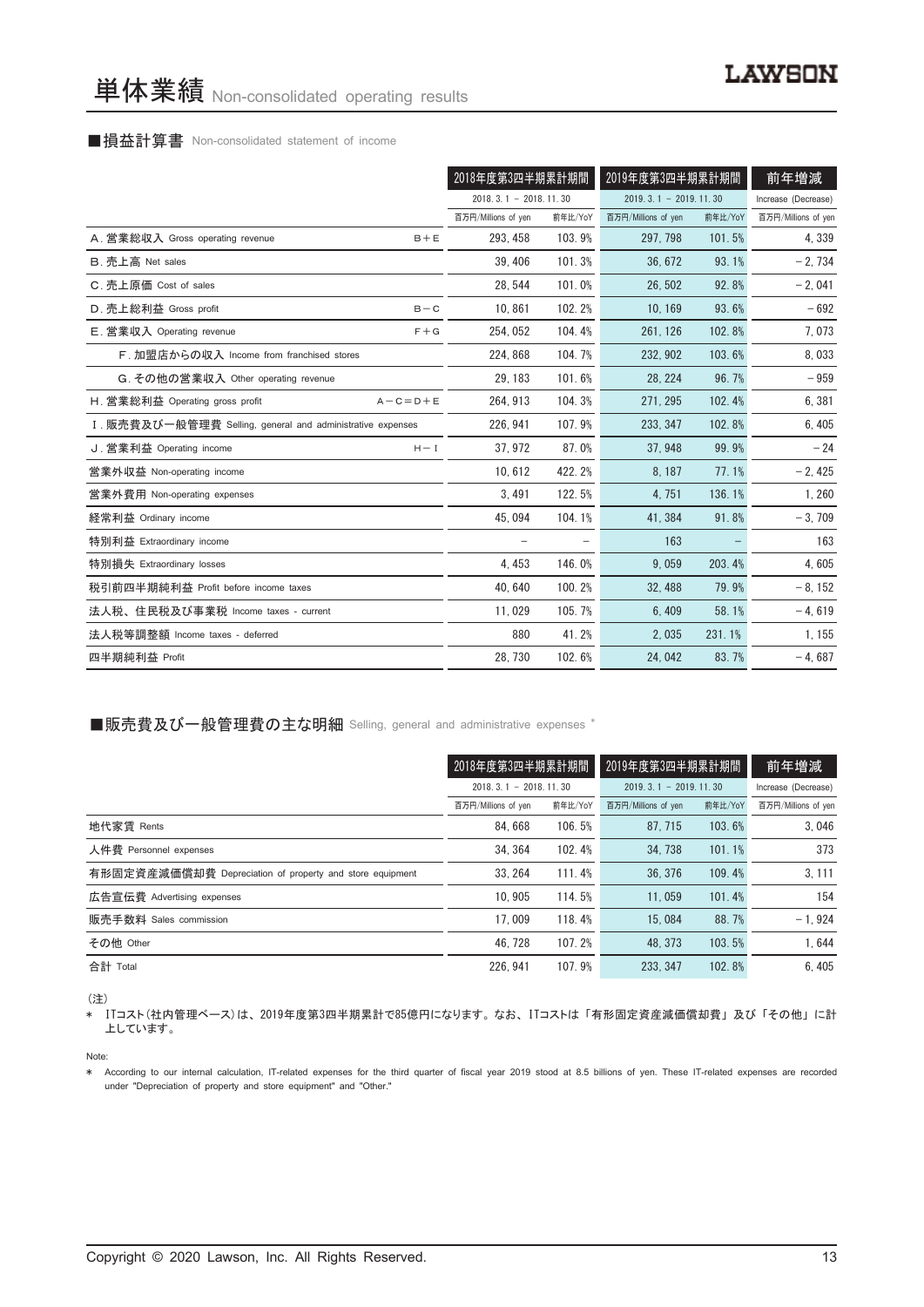#### ■投融資の状況 Capital expenditure

|                                                                | 2018年度第3四半期累計期間             | 2019年度第3四半期累計期間             | 前年増減                | 2019年度計画                             |
|----------------------------------------------------------------|-----------------------------|-----------------------------|---------------------|--------------------------------------|
|                                                                | $2018, 3, 1 - 2018, 11, 30$ | $2019, 3, 1 - 2019, 11, 30$ | Increase (Decrease) | Forecasts / 2019. 3. 1 - 2020. 2. 29 |
|                                                                | 百万円/Millions of yen         | 百万円/Millions of yen         | 百万円/Millions of yen | 百万円/Millions of yen                  |
| 新店投資 New store investments                                     | 30, 456                     | 15, 243                     | $-15, 213$          | 17,500                               |
| 既存店投資<br>Existing store investments                            | 7,951                       | 5,027                       | $-2,923$            | 11,000                               |
| システム関連投資<br>IT-related investments                             | 6,553                       | 6,451                       | $-102$              | 10,000                               |
| その他 Other                                                      | 83                          | $-3$                        | $-87$               |                                      |
| 投資小計 Subtotal                                                  | 45, 045                     | 26, 718                     | $-18, 327$          | 38,500                               |
| 出資・融資<br>Investments and advances                              | $-5, 155$                   | 7,047                       | 12, 203             | 5,500                                |
| リース Leases <sup>*</sup>                                        | 36, 814                     | 28, 307                     | $-8,506$            | 37,000                               |
| 合計 Total                                                       | 76, 704                     | 62, 073                     | $-14,630$           | 81,000                               |
| 有形固定資産減価償却費<br>Depreciation of property and store<br>equipment | 33, 264                     | 36, 376                     | 3, 111              | 49, 100                              |
| 無形固定資産償却費<br>Amortization of intangible assets                 | 5,602                       | 7, 236                      | 1,634               | 10, 100                              |
| 減価償却費合計<br>Total depreciation and amortization                 | 38, 867                     | 43, 612                     | 4,745               | 59, 200                              |

<sup>(</sup>注)

\* リース債務の返済による支出は、 2018年度第3四半期累計期間は24,928百万円、 2019年度第3四半期累計期間は29,133百万円です。

\* The amount of repayments of lease obligations is 24,928 millions of yen in the third quarter of fiscal year 2018 and 29,133 millions of yen in the third quarter of fiscal year 2019.

Note: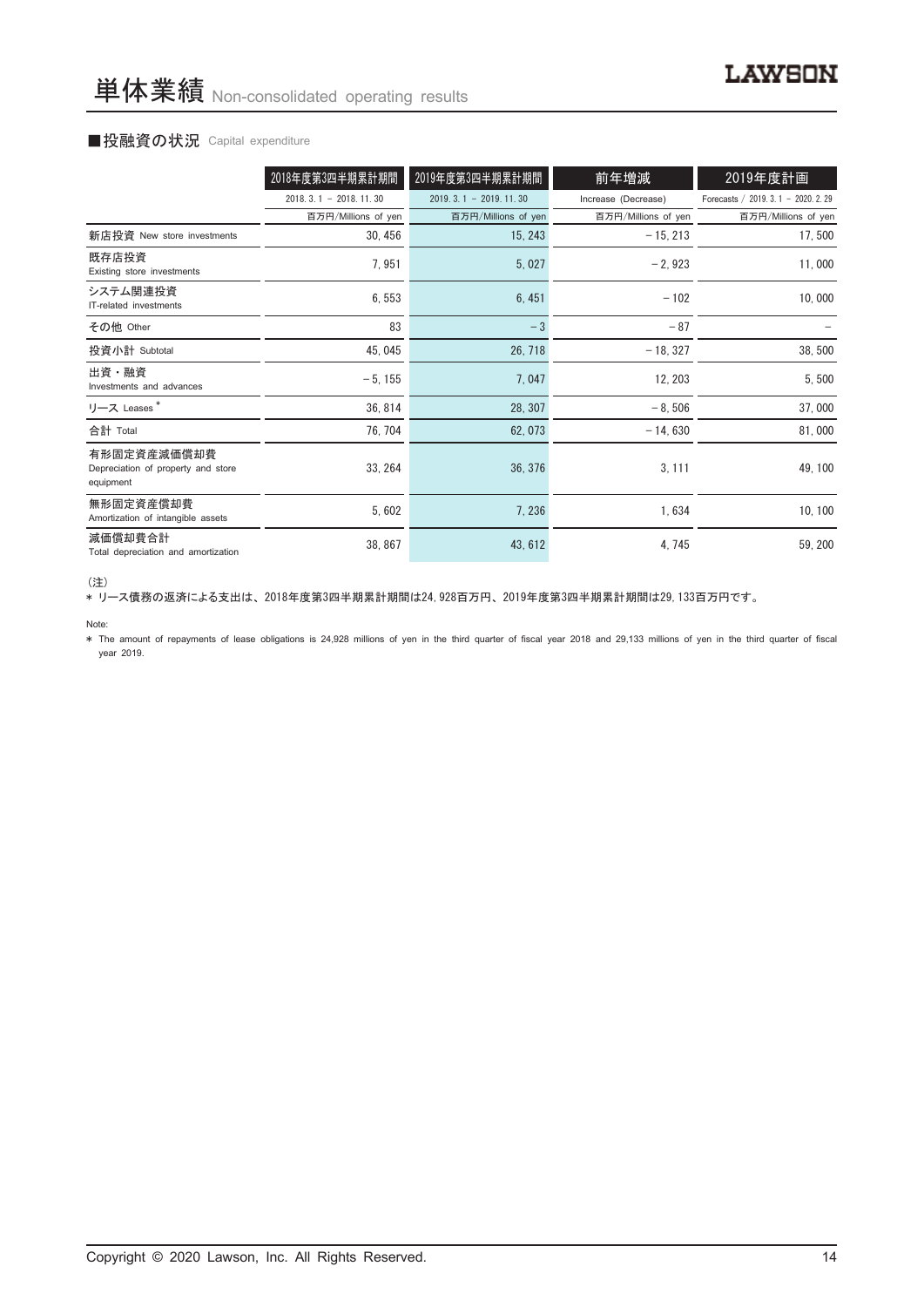## ■貸借対照表 Non-consolidated balance sheet

|                                                                            | 2018年度<br>(2019年2月28日現在) | 2019年度第3四半期<br>(2019年11月30日現在) | 2018年度末からの増減                       |
|----------------------------------------------------------------------------|--------------------------|--------------------------------|------------------------------------|
|                                                                            | FY2018 (As of 2019.2.28) | FY2019 (As of 2019.11.30)      | Increase (Decrease) from 2019.2.28 |
| [資産の部 Assets]                                                              | 百万円/Millions of yen      | 百万円/Millions of yen            | 百万円/Millions of yen                |
| 流動資産 Current assets                                                        | 169, 053                 | 208, 153                       | 39, 100                            |
| 現金及び預金 Cash and deposits                                                   | 8, 266                   | 20, 731                        | 12, 464                            |
| 加盟店貸勘定 Accounts receivable - due from franchised stores                    | 46, 032                  | 53, 276                        | 7, 244                             |
| リース債権 Lease receivables                                                    | 26, 698                  | 25, 572                        | $-1, 126$                          |
| 商品 Merchandise                                                             | 1,501                    | 1,450                          | $-50$                              |
| 前払費用 Prepaid expenses                                                      | 16,898                   | 18,892                         | 1,993                              |
| 未収入金 Accounts receivable - other                                           | 57,662                   | 78, 218                        | 20, 556                            |
| その他 Other                                                                  | 12,043                   | 10, 125                        | $-1,918$                           |
| 貸倒引当金 Allowance for doubtful accounts                                      | $-51$                    | $-114$                         | $-63$                              |
| 固定資産 Non-current assets                                                    | 669, 207                 | 671, 772                       | 2,565                              |
| 有形固定資産 Property and store equipment                                        | 341,088                  | 342, 524                       | 1, 435                             |
| ・建物 Buildings                                                              | 163, 750                 | 163, 392                       | $-357$                             |
| ・構築物 Structures                                                            | 30, 565                  | 30, 261                        | - 304                              |
| ・工具、器具及び備品 Tools, furniture and fixtures                                   | 10,087                   | 9,380                          | $-706$                             |
| ・土地 Land                                                                   | 8,999                    | 8,977                          | $-22$                              |
| ・リース資産 Leased assets                                                       | 125, 580                 | 128, 776                       | 3, 196                             |
| ・建設仮勘定 Construction in progress                                            | 2, 106                   | 1,736                          | $-370$                             |
| 無形固定資産 Intangible assets                                                   | 47, 784                  | 44, 699                        | $-3,085$                           |
| ・ソフトウエア Software                                                           | 31,868                   | 30, 327                        | $-1,540$                           |
| ・のれん Goodwill                                                              | 15, 431                  | 13,898                         | $-1, 532$                          |
| ・その他 Other                                                                 | 485                      | 473                            | $-12$                              |
| 投資その他の資産 Investments and other assets                                      | 280, 333                 | 284, 549                       | 4, 215                             |
| ・投資有価証券 Investments securities                                             | 12,861                   | 11, 145                        | $-1,716$                           |
| ・関係会社株式 Shares of subsidiaries and associates                              | 63, 224                  | 67, 530                        | 4,305                              |
| ・関係会社出資金<br>Investments in capital of subsidiaries and associates          | 19,838                   | 23, 822                        | 3,984                              |
| ・長期貸付金 Long-term loans receivable                                          | 43, 079                  | 43,038                         | $-40$                              |
| ・関係会社長期貸付金<br>Long-term loans receivable from subsidiaries and associates  | 714                      | 705                            | $-8$                               |
| ・長期前払費用 Long-term prepaid expenses                                         | 17, 415                  | 16.179                         | $-1,236$                           |
| ・差入保証金 Guarantee deposits                                                  | 93.689                   | 93, 965                        | 275                                |
| ・繰延税金資産 Deferred tax assets                                                | 29, 145                  | 27, 527                        | $-1, 617$                          |
| • その他 Other                                                                | 1, 197                   | 1,286                          | 88                                 |
| ・貸倒引当金 Allowance for doubtful accounts                                     | $-833$                   | $-652$                         | 180                                |
| 資産合計 Total assets                                                          | 838, 260                 | 879, 925                       | 41,665                             |
|                                                                            |                          |                                |                                    |
| 有形固定資産の減価償却累計額<br>Accumulated depreciation of property and store equipment | 296, 344                 | 311, 740                       | 15, 395                            |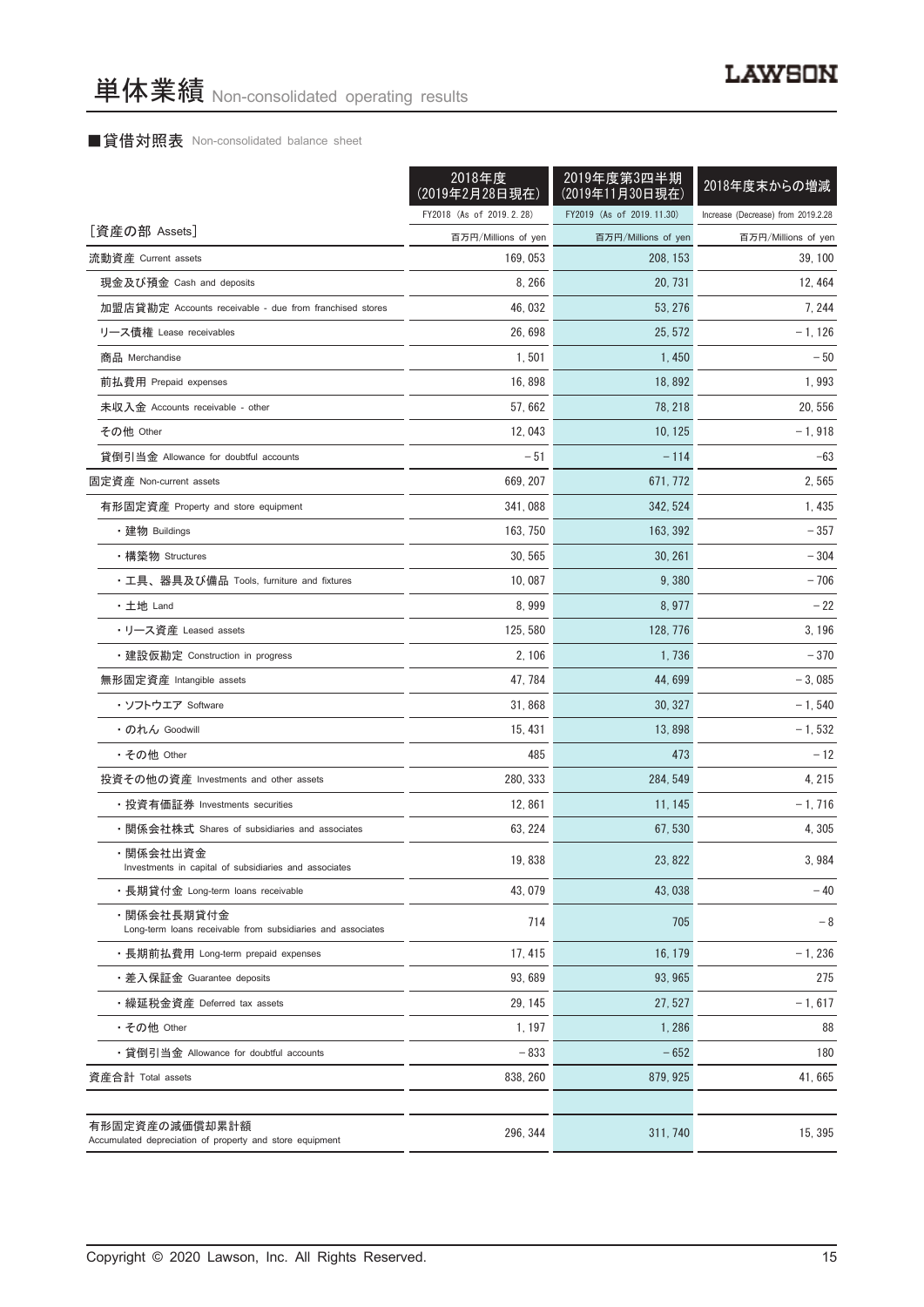## ■貸借対照表 Non-consolidated balance sheet

|                                                                       | 2018年度<br>(2019年2月28日現在) | 2019年度第3四半期<br>(2019年11月30日現在) | 2018年度末からの増減                       |
|-----------------------------------------------------------------------|--------------------------|--------------------------------|------------------------------------|
|                                                                       | FY2018 (As of 2019.2.28) | FY2019 (As of 2019.11.30)      | Increase (Decrease) from 2019.2.28 |
| [負債の部 Liabilities]                                                    | 百万円/Millions of yen      | 百万円/Millions of yen            | 百万円/Millions of yen                |
| 流動負債 Current liabilities                                              | 413, 869                 | 403, 423                       | $-10.446$                          |
| 買掛金 Accounts payable - trade                                          | 109, 034                 | 122, 083                       | 13, 049                            |
| 短期借入金 Short-term loans payable                                        | 54,800                   | 51, 280                        | $-3,520$                           |
| 関係会社短期借入金<br>Short-term loans payable to subsidiaries and associates  | 32, 750                  | 45,700                         | 12, 950                            |
| 1年内返済予定の長期借入金<br>Current portion of long-term loans payable           | 50,000                   |                                | $-50,000$                          |
| リース債務 Lease obligations                                               | 34, 391                  | 36, 132                        | 1, 741                             |
| 未払金 Accounts payable - other                                          | 23, 133                  | 24, 474                        | 1, 341                             |
| 未払法人税等 Income taxes payable                                           | 2, 752                   | 4, 420                         | 1,667                              |
| 未払費用 Accrued expenses                                                 | 2, 260                   | 2, 455                         | 194                                |
| 預り金 Deposits received                                                 | 96, 943                  | 108, 153                       | 11, 210                            |
| 賞与引当金 Provision for bonuses                                           | 2,950                    | 1,543                          | $-1,407$                           |
| その他 Other                                                             | 4,854                    | 7, 180                         | 2, 325                             |
| 固定負債 Non-current liabilities                                          | 184, 110                 | 233, 424                       | 49, 313                            |
| 長期借入金 Long-term loans payable                                         |                          | 50,000                         | 50,000                             |
| リース債務 Lease obligations                                               | 121, 603                 | 121, 784                       | 180                                |
| 退職給付引当金 Provision for retirement benefits                             | 11, 794                  | 12, 457                        | 662                                |
| 役員退職慰労引当金<br>Provision for retirement benefits to executive officers  | 201                      | 215                            | 14                                 |
| 資産除去債務 Asset retirement obligations                                   | 27, 578                  | 27, 891                        | 313                                |
| その他 Other                                                             | 22, 932                  | 21,075                         | $-1,857$                           |
| 負債合計 Total liabilities                                                | 597, 980                 | 636, 847                       | 38,866                             |
| [純資産の部 Net assets]                                                    |                          |                                |                                    |
| 株主資本 Shareholders' equity                                             | 237, 281                 | 241,076                        | 3,794                              |
| 資本金 Capital stock                                                     | 58, 506                  | 58, 506                        |                                    |
| 資本剰余金 Capital surplus                                                 | 47,761                   | 47, 757                        | $-3$                               |
| ・資本準備金 Legal capital surplus                                          | 47,696                   | 47,696                         |                                    |
| ・その他資本剰余金 Other capital surplus                                       | 64                       | 60                             | $-3$                               |
| 利益剰余金 Retained earnings                                               | 132, 042                 | 135, 823                       | 3,780                              |
| ・利益準備金 Legal retained earnings                                        | 727                      | 727                            |                                    |
| ・別途積立金 General reserve                                                | 50,000                   | 50,000                         |                                    |
| ・繰越利益剰余金 Retained earnings brought forward                            | 81, 315                  | 85,095                         | 3,780                              |
| 自己株式 Treasury shares                                                  | $-1,028$                 | $-1,010$                       | 17                                 |
| 評価・換算差額等 Valuation and translation adjustments                        | 2,782                    | 1,746                          | $-1,036$                           |
| その他有価証券評価差額金<br>Valuation difference on available-for-sale securities | 3,349                    | 2,312                          | $-1,036$                           |
| 土地再評価差額金 Revaluation reserve for land                                 | $-566$                   | $-566$                         |                                    |
| 新株予約権 Subscription rights to shares                                   | 215                      | 255                            | 39                                 |
| 純資産合計 Net assets                                                      | 240, 280                 | 243, 078                       | 2,798                              |
| 負債純資産合計 Liabilities and net assets                                    | 838, 260                 | 879, 925                       | 41,665                             |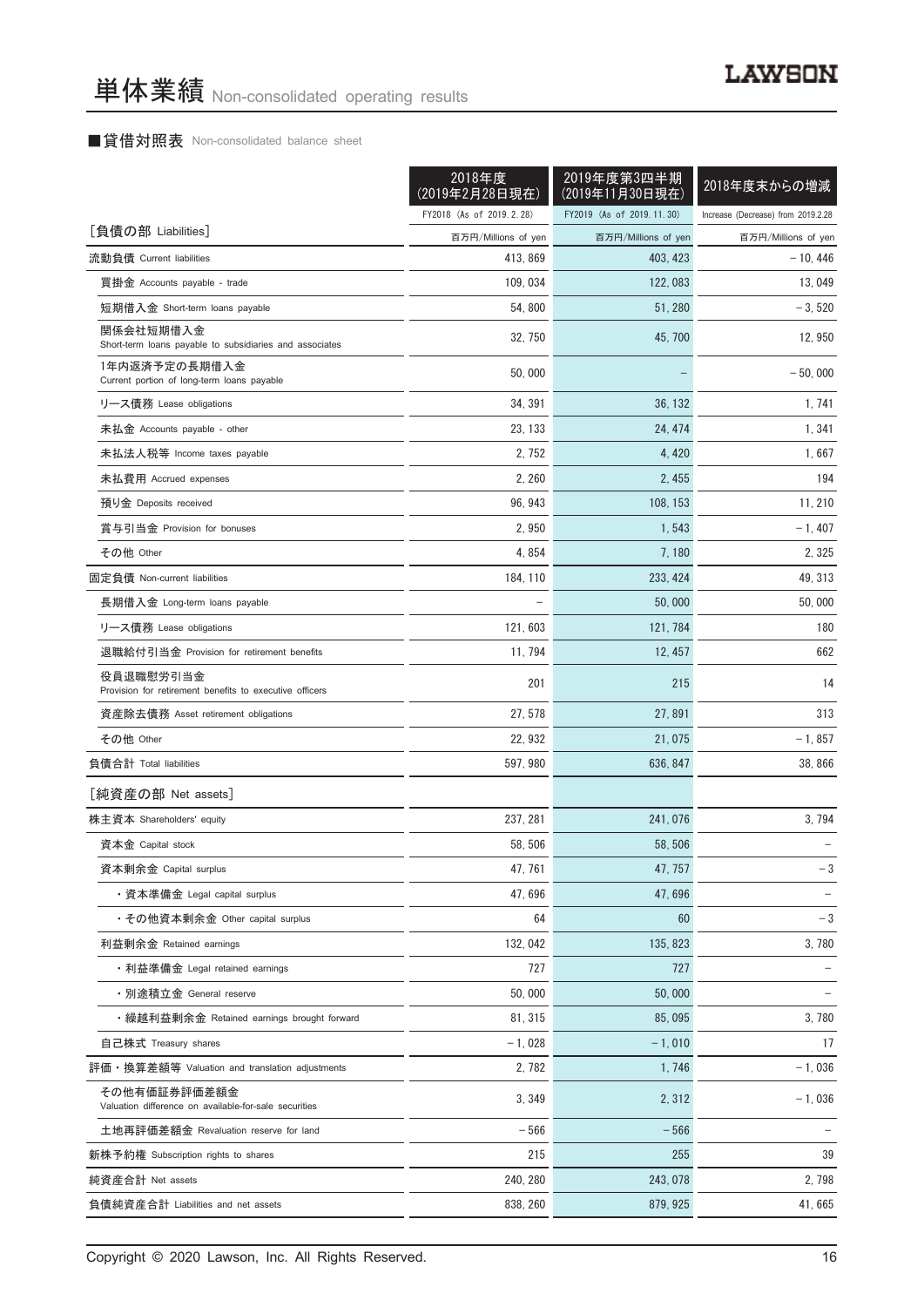#### ■国内コンビニエンスストアの店舗数の推移 Number of convenience stores in Japan \*1

|                                          | 2018年度30/FY2018         |                     | 2019年度30/FY2019         |                     | 2019年度計画/FY2019 (Forecast) |                     |
|------------------------------------------|-------------------------|---------------------|-------------------------|---------------------|----------------------------|---------------------|
|                                          | $2018.3.1 - 2018.11.30$ |                     | $2019.3.1 - 2019.11.30$ |                     | $2019.3.1 - 2020.2.29$     |                     |
| 単体 Non-consolidated                      |                         | 「ローソン」「ナチュラルローソン」のみ |                         | 「ローソン」「ナチュラルローソン」のみ |                            | 「ローソン」「ナチュラルローソン」のみ |
| 開店 Opening (店/Store)                     | 791                     | 776                 | 426                     | 422                 | 520                        | 515                 |
| 閉店 Closure (店/Store)                     | 269                     | 241                 | 443                     | 402                 | 720                        | 650                 |
| うち置換 (-) *2 Re-location (-)              | 55                      | 55                  | 52                      | 51                  |                            |                     |
| 純増減<br>Net Increase (Decrease) (店/Store) | 522                     | 535                 | $-17$                   | 20                  | $-200$                     | $-135$              |
| 総店舗数 Total number of stores              | 13,667                  | 12,875              | 13, 780                 | 13,011              | 13, 597                    | 12,856              |
| グループ会社 Group company                     |                         |                     |                         |                     |                            |                     |
| 開店 Opening (店/Store)                     | 27                      |                     | 25                      |                     | 30                         |                     |
| 閉店 Closure (店/Store)                     | 17                      |                     | 23                      |                     | 30                         |                     |
| 純増減<br>Net Increase (Decrease) (店/Store) | 10                      |                     | $\overline{2}$          |                     |                            |                     |
| 総店舗数 Total number of stores              | 857                     |                     | 864                     |                     | 862                        |                     |
| グループ計 Total                              |                         |                     |                         |                     |                            |                     |
| 開店 Opening (店/Store)                     | 818                     |                     | 451                     |                     | 550                        |                     |
| 閉店 Closure (店/Store)                     | 286                     |                     | 466                     |                     | 750                        |                     |
| 純増減<br>Net Increase (Decrease) (店/Store) | 532                     |                     | $-15$                   |                     | $-200$                     |                     |
| 総店舗数 Total number of stores              | 14, 524                 |                     | 14,644                  |                     | 14, 459                    |                     |

(注)

\*1 当社グループの運営するコンビニエンスストアの店舗数であり、 (株)ローソン山陰、 (株)ローソン高知、 (株)ローソン南九州、 (株)ローソン沖縄の運 営する店舗数を含みます。

\*2 立地の移転を行う為に閉鎖した店舗数です。

Notes:

\*1 The number of stores is a total number of stores operated by the Lawson group including the number of stores operated by Lawson Sanin, Inc., Lawson Kochi, Inc., Lawson Minamikyushu, Inc. and Lawson Okinawa, Inc.

\*2 It states number of stores closed for relocation purpose.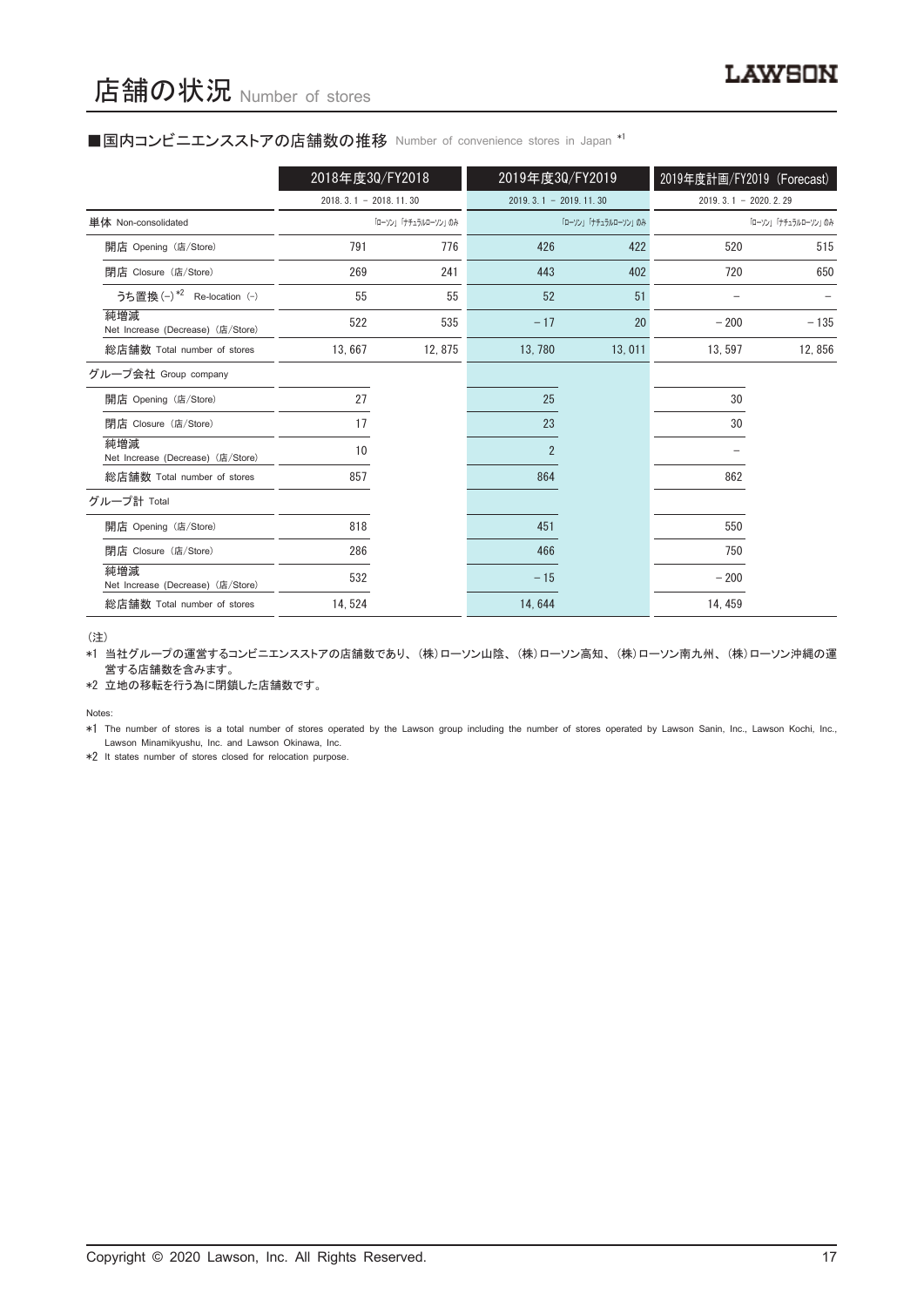# ■国内コンビニエンスストア店舗数 Number of convenience stores in Japan by store type

|                                                                     | 2018年11月       |           | 2019年2月        |           | 2019年11月       |                   | 期中増減店舗数                 |
|---------------------------------------------------------------------|----------------|-----------|----------------|-----------|----------------|-------------------|-------------------------|
|                                                                     | November, 2018 |           | February, 2019 |           | November, 2019 |                   | Net increase (Decrease) |
|                                                                     | 店/Store        | 構成比/Share | 店/Store        | 構成比/Share |                | 店/Store 構成比/Share | 店/Store                 |
| 株式会社ローソン Lawson, Inc.                                               |                |           |                |           |                |                   |                         |
| 直営店 Company-operated stores                                         |                |           |                |           |                |                   |                         |
| ローソン LAWSON                                                         | 289            | 2.0%      | 303            | 2.1%      | 279            | 1.9%              | $-24$                   |
| ナチュラルローソン NATURAL LAWSON                                            | 24             | 0.2%      | 24             | 0.2%      | 24             | 0.2%              |                         |
| 加盟店 Franchised stores                                               |                |           |                |           |                |                   |                         |
| Bタイプ Type B                                                         | 1,844          | 12.7%     | 1,839          | 12.5%     | 1,818          | 12.4%             | $-21$                   |
| Gタイプ Type G                                                         | 1,489          | 10.3%     | 1,466          | 10.0%     | 1,384          | 9.5%              | - 82                    |
| Cタイプ Type C                                                         | 9, 112         | 62.7%     | 9, 244         | 63.1%     | 9,387          | 64.1%             | 143                     |
| ナチュラルローソン NATURAL LAWSON                                            | 117            | 0.8%      | 115            | 0.8%      | 119            | 0.8%              | 4                       |
| ローソンストア100 LAWSON STORE100                                          | 792            | 5.5%      | 806            | 5.5%      | 769            | 5.3%              | - 37                    |
| 小計 Subtotal                                                         | 13,667         | 94.1%     | 13, 797        | 94.1%     | 13, 780        | 94.1%             | - 17                    |
| 株式会社ローソン山陰 Lawson Sanin, Inc.                                       |                |           |                |           |                |                   |                         |
| 直営店 Company-operated stores                                         | 4              | 0.0%      | 5              | 0.0%      | 6              | 0.0%              | $\mathbf{1}$            |
| 加盟店 Franchised stores                                               | 287            | 2.0%      | 287            | 2.0%      | 283            | 1.9%              | $-4$                    |
| 小計 Subtotal                                                         | 291            | 2.0%      | 292            | 2.0%      | 289            | 2.0%              | $-3$                    |
| 株式会社ローソン高知 Lawson Kochi, Inc.                                       |                |           |                |           |                |                   |                         |
| 直営店 Company-operated stores                                         | 5              | 0.0%      | 6              | 0.0%      | 5              | 0.0%              | $-1$                    |
| 加盟店 Franchised stores                                               | 134            | 0.9%      | 134            | 0.9%      | 134            | 0.9%              |                         |
| 小計 Subtotal                                                         | 139            | 1.0%      | 140            | 1.0%      | 139            | 0.9%              | $-1$                    |
| 株式会社ローソン南九州 Lawson Minamikyushu, Inc.                               |                |           |                |           |                |                   |                         |
| 直営店 Company-operated stores                                         | $\overline{2}$ | 0.0%      | 3              | 0.0%      | $\overline{2}$ | 0.0%              | $-1$                    |
| 加盟店 Franchised stores                                               | 195            | 1.3%      | 194            | 1.3%      | 197            | 1.3%              | 3                       |
| 小計 Subtotal                                                         | 197            | 1.4%      | 197            | 1.3%      | 199            | 1.4%              | $\overline{\mathbf{c}}$ |
| 株式会社ローソン沖縄 Lawson Okinawa, Inc.                                     |                |           |                |           |                |                   |                         |
| 直営店 Company-operated stores                                         | 4              | 0.0%      | 4              | 0.0%      | 5              | 0.0%              | 1                       |
| 加盟店 Franchised stores                                               | 226            | 1.6%      | 229            | 1.6%      | 232            | 1.6%              | 3                       |
| 小計 Subtotal                                                         | 230            | 1.6%      | 233            | 1.6%      | 237            | 1.6%              | 4                       |
| 国内コンビニエンスストアグループ店舗数計<br>Total number of convenience stores in Japan | 14,524         | 100.0%    | 14,659         | 100.0%    | 14, 644        | 100.0%            | $-15$                   |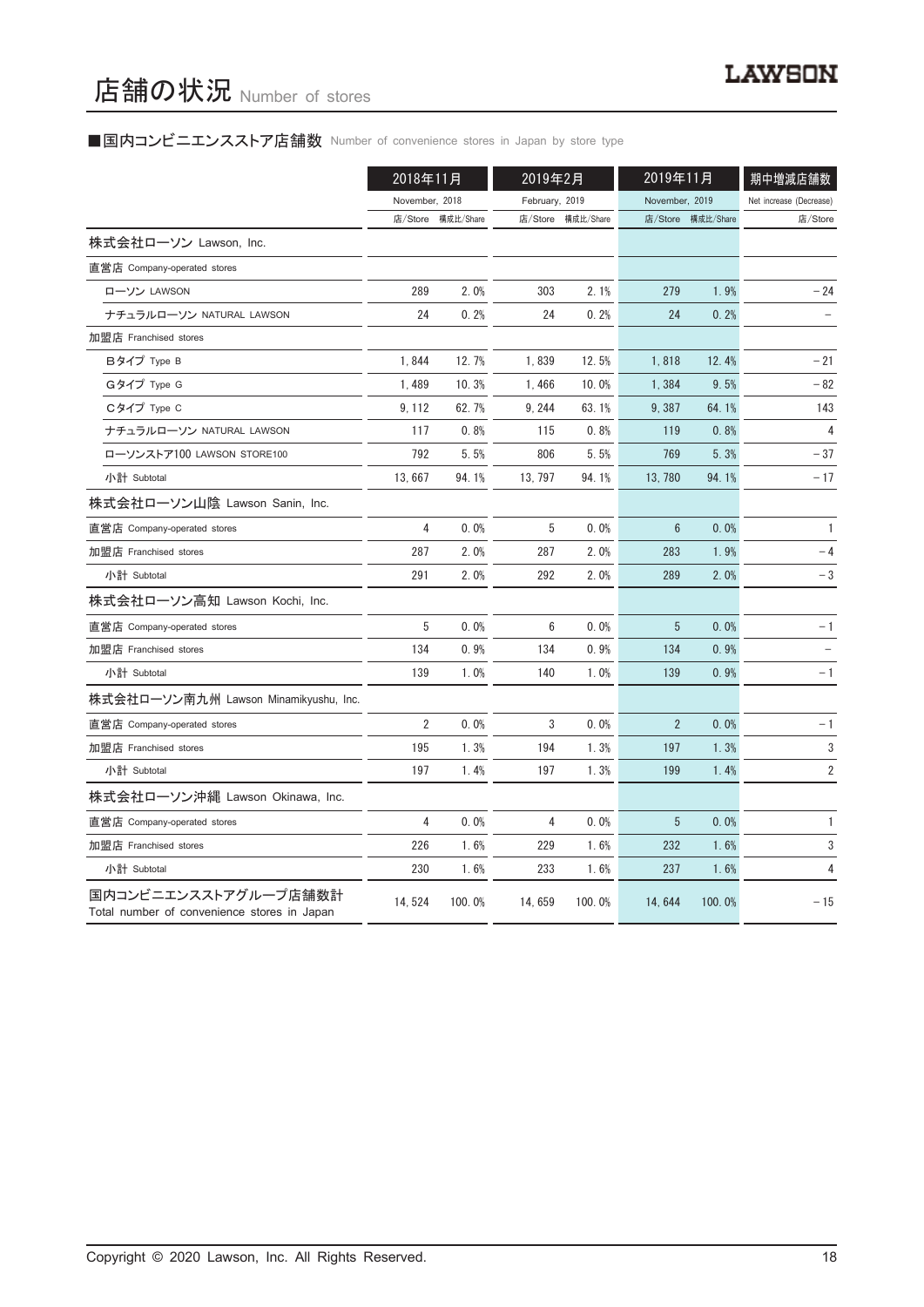## ■都道府県別店舗分布状況 Number of convenience stores by region and prefecture

|                |              |         | 2019年2月                  |         |         | 2019年11月                 |         |                          | 期中増減店舗数                  |                |
|----------------|--------------|---------|--------------------------|---------|---------|--------------------------|---------|--------------------------|--------------------------|----------------|
|                |              |         | February, 2019           |         |         | November, 2019           |         |                          | Net increase (Decrease)  |                |
|                |              | ローソン    | ローソンストア100               | 計       | ローソン    | ローソンストア100               | 計       | ローソン                     | ローソンストア100               | 計              |
|                |              | LAWSON  | LAWSON STORE100          | Total   | LAWSON  | LAWSON STORE100          | Total   | LAWSON                   | LAWSON STORE100          | Total          |
|                |              | 店/Store | 店/Store                  | 店/Store | 店/Store | 店/Store                  | 店/Store | 店/Store                  | 店/Store                  | 店/Store        |
| 北海道 Hokkaido   | 北海道 Hokkaido | 670     | $\qquad \qquad -$        | 670     | 681     |                          | 681     | 11                       |                          | 11             |
| 東北 Tohoku      | 青森 Aomori    | 262     | $\qquad \qquad -$        | 262     | 267     | $\qquad \qquad -$        | 267     | 5                        | $\overline{\phantom{0}}$ | $\overline{5}$ |
|                | 秋田 Akita     | 190     | $\overline{\phantom{a}}$ | 190     | 187     | -                        | 187     | $-3$                     | -                        | $-3$           |
|                | 岩手 Iwate     | 179     | $\qquad \qquad -$        | 179     | 177     |                          | 177     | $-2$                     |                          | $-2$           |
|                | 宮城 Miyagi    | 252     | $\overline{\phantom{a}}$ | 252     | 254     | $\qquad \qquad -$        | 254     | $\overline{2}$           | $\qquad \qquad -$        | $\sqrt{2}$     |
|                | 山形 Yamagata  | 112     | $\overline{\phantom{a}}$ | 112     | 114     | -                        | 114     | $\overline{2}$           | $\overline{\phantom{a}}$ | $\sqrt{2}$     |
|                | 福島 Fukushima | 158     | $\qquad \qquad -$        | 158     | 165     |                          | 165     | 7                        |                          | $\overline{7}$ |
|                | 小計 Subtotal  | 1, 153  | $\overline{\phantom{a}}$ | 1, 153  | 1, 164  | -                        | 1,164   | 11                       | $\qquad \qquad -$        | 11             |
| 関東 Kanto       | 栃木 Tochigi   | 201     | $\overline{\phantom{a}}$ | 201     | 201     | -                        | 201     | $\overline{\phantom{m}}$ | $\overline{\phantom{a}}$ |                |
|                | 群馬 Gunma     | 254     | $\qquad \qquad -$        | 254     | 255     |                          | 255     | $\mathbf{1}$             |                          | $\mathbf{1}$   |
|                | 埼玉 Saitama   | 657     | 45                       | 702     | 655     | 41                       | 696     | $-2$                     | $-4$                     | $-6$           |
|                | 千葉 Chiba     | 567     | 49                       | 616     | 563     | 46                       | 609     | $-4$                     | $-3$                     | $-7$           |
|                | 茨城 Ibaraki   | 219     | 4                        | 223     | 218     | 4                        | 222     | - 1                      |                          | $-1$           |
|                | 東京 Tokyo     | 1,463   | 285                      | 1,748   | 1,468   | 277                      | 1,745   | 5                        | $-8$                     | $-\sqrt{3}$    |
|                | 神奈川 Kanagawa | 985     | 136                      | 1, 121  | 995     | 126                      | 1, 121  | 10                       | $-10$                    |                |
|                | 小計 Subtotal  | 4,346   | 519                      | 4,865   | 4,355   | 494                      | 4,849   | 9                        | $-25$                    | $-16$          |
| 甲信越 Koshinetsu | 新潟 Niigata   | 230     | $\overline{\phantom{m}}$ | 230     | 227     | -                        | 227     | $-3$                     | $\qquad \qquad -$        | $-\sqrt{3}$    |
|                | 山梨 Yamanashi | 136     | $\overline{\phantom{a}}$ | 136     | 138     | $\qquad \qquad -$        | 138     | 2                        | $\overline{\phantom{a}}$ | $\sqrt{2}$     |
|                | 長野 Nagano    | 175     | $\qquad \qquad -$        | 175     | 174     |                          | 174     | $-1$                     |                          | $-1$           |
|                | 小計 Subtotal  | 541     | $\overline{\phantom{m}}$ | 541     | 539     | $\qquad \qquad -$        | 539     | $-2$                     | $\overline{\phantom{0}}$ | $-2$           |
| 北陸 Hokuriku    | 石川 Ishikawa  | 102     | $\overline{\phantom{a}}$ | 102     | 105     | -                        | 105     | 3                        | $\qquad \qquad -$        | 3              |
|                | 富山 Toyama    | 194     |                          | 194     | 192     |                          | 192     | $-2$                     |                          | $-2$           |
|                | 福井 Fukui     | 113     | $\qquad \qquad -$        | 113     | 113     | $\qquad \qquad -$        | 113     | $\overline{\phantom{0}}$ |                          |                |
|                | 小計 Subtotal  | 409     | -                        | 409     | 410     |                          | 410     | $\mathbf{1}$             |                          | $\mathbf{1}$   |
| 東海 Tokai       | 静岡 Shizuoka  | 282     | $\overline{\phantom{a}}$ | 282     | 285     |                          | 285     | 3                        | $\qquad \qquad -$        | $\sqrt{3}$     |
|                | 愛知 Aichi     | 633     | 97                       | 730     | 639     | 97                       | 736     | 6                        | $\qquad \qquad -$        | 6              |
|                | 岐阜 Gifu      | 174     | 6                        | 180     | 178     | 5                        | 183     | $\overline{4}$           | $-1$                     | 3              |
|                | 三重 Mie       | 141     | $\overline{\phantom{a}}$ | 141     | 139     | $\overline{\phantom{0}}$ | 139     | $-2$                     | $\overline{\phantom{a}}$ | $-2$           |
|                | 小計 Subtotal  | 1,230   | 103                      | 1,333   | 1, 241  | 102                      | 1,343   | 11                       | $-1$                     | 10             |

(注)

\* ローソンの店舗数には、「ローソン」 「ナチュラルローソン」を含みます。

Note:

\* The number of stores of LAWSON includes LAWSON and NATURAL LAWSON.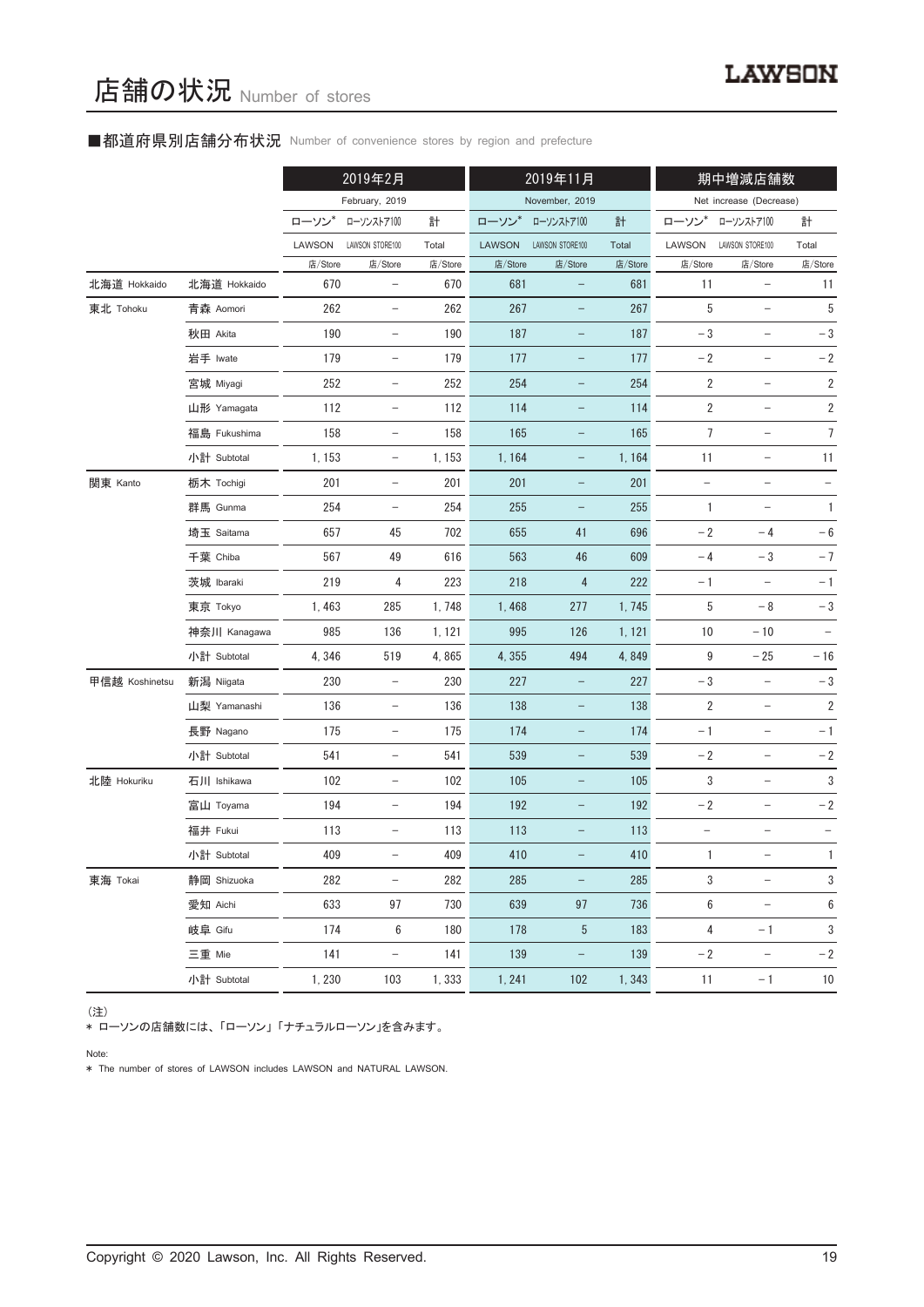## ■都道府県別店舗分布状況 Number of convenience stores by region and prefecture

|            |                                                                     |         | 2019年2月                  |         |               | 2019年11月          |         |                          | 期中増減店舗数                  |                          |
|------------|---------------------------------------------------------------------|---------|--------------------------|---------|---------------|-------------------|---------|--------------------------|--------------------------|--------------------------|
|            |                                                                     |         | February, 2019           |         |               | November, 2019    |         |                          | Net increase (Decrease)  |                          |
|            |                                                                     | ローソン    | ローソンストア100               | 計       | ローソン*         | ローソンストア100        | 計       | ローソン                     | ローソンストア100               | 計                        |
|            |                                                                     | LAWSON  | LAWSON STORE100          | Total   | <b>LAWSON</b> | LAWSON STORE100   | Total   | LAWSON                   | LAWSON STORE100          | Total                    |
|            |                                                                     | 店/Store | 店/Store                  | 店/Store | 店/Store       | 店/Store           | 店/Store | 店/Store                  | 店/Store                  | 店/Store                  |
| 近畿 Kinki   | 京都 Kyoto                                                            | 306     | 30                       | 336     | 301           | 26                | 327     | $-5$                     | $-4$                     | $-9$                     |
|            | 滋賀 Shiga                                                            | 159     | $\overline{\phantom{a}}$ | 159     | 157           |                   | 157     | $-2$                     | $\overline{\phantom{0}}$ | $-2$                     |
|            | 奈良 Nara                                                             | 140     | $\overline{\phantom{a}}$ | 140     | 141           | $\qquad \qquad -$ | 141     | $\mathbf{1}$             | $\overline{\phantom{a}}$ | $\mathbf{1}$             |
|            | 和歌山 Wakayama                                                        | 152     | $\qquad \qquad -$        | 152     | 151           | $\qquad \qquad -$ | 151     | $-1$                     |                          | $-1$                     |
|            | 大阪 Osaka                                                            | 1,032   | 119                      | 1, 151  | 1,023         | 115               | 1,138   | $-9$                     | $-4$                     | $-13$                    |
|            | 兵庫 Hyogo                                                            | 652     | 35                       | 687     | 642           | 32                | 674     | $-10$                    | $-3$                     | $-13$                    |
|            | 小計 Subtotal                                                         | 2, 441  | 184                      | 2,625   | 2, 415        | 173               | 2,588   | $-26$                    | $-11$                    | $-37$                    |
| 中国 Chugoku | 岡山 Okayama                                                          | 202     | $\overline{\phantom{a}}$ | 202     | 202           | $\qquad \qquad -$ | 202     | $\overline{\phantom{a}}$ | $\overline{\phantom{a}}$ | $\overline{\phantom{a}}$ |
|            | 広島 Hiroshima                                                        | 234     | $\overline{\phantom{a}}$ | 234     | 235           | $\qquad \qquad -$ | 235     | 1                        | $\overline{\phantom{a}}$ | 1                        |
|            | 山口 Yamaguchi                                                        | 117     | $\overline{\phantom{a}}$ | 117     | 119           | $\qquad \qquad -$ | 119     | 2                        | $\qquad \qquad -$        | $\sqrt{2}$               |
|            | 鳥取 Tottori                                                          | 143     | $\overline{\phantom{a}}$ | 143     | 142           | $\qquad \qquad -$ | 142     | $-1$                     | $\qquad \qquad -$        | $-1$                     |
|            | 島根 Shimane                                                          | 148     | $\overline{\phantom{a}}$ | 148     | 146           | $\qquad \qquad -$ | 146     | $-2$                     | $\overline{\phantom{a}}$ | $-2$                     |
|            | 小計 Subtotal                                                         | 844     | $\overline{\phantom{a}}$ | 844     | 844           | $\qquad \qquad -$ | 844     | $\qquad \qquad -$        | $\qquad \qquad -$        | $\qquad \qquad -$        |
| 四国 Shikoku | 香川 Kagawa                                                           | 133     | $\overline{\phantom{a}}$ | 133     | 132           | -                 | 132     | $-1$                     | $\overline{\phantom{0}}$ | $-1$                     |
|            | 愛媛 Ehime                                                            | 219     | $\overline{\phantom{a}}$ | 219     | 215           | $\qquad \qquad -$ | 215     | $-4$                     | $\overline{\phantom{a}}$ | $-4$                     |
|            | 徳島 Tokushima                                                        | 138     | $\qquad \qquad -$        | 138     | 137           | $\qquad \qquad -$ | 137     | $-1$                     |                          | $-1$                     |
|            | 高知 Kochi                                                            | 140     | $\overline{\phantom{a}}$ | 140     | 139           | $\qquad \qquad -$ | 139     | $-1$                     | $\qquad \qquad -$        | $-1$                     |
|            | 小計 Subtotal                                                         | 630     | $\overline{\phantom{a}}$ | 630     | 623           | $\qquad \qquad -$ | 623     | $-7$                     | $\overline{\phantom{0}}$ | $-7$                     |
| 九州 Kyushu  | 福岡 Fukuoka                                                          | 523     | $\overline{\phantom{a}}$ | 523     | 524           | -                 | 524     | $\mathbf{1}$             | $\qquad \qquad -$        | 1                        |
|            | 佐賀 Saga                                                             | 75      | $\overline{\phantom{a}}$ | 75      | 76            | -                 | 76      | 1                        | $\qquad \qquad -$        | 1                        |
|            | 長崎 Nagasaki                                                         | 109     | $\overline{\phantom{a}}$ | 109     | 111           | $\qquad \qquad -$ | 111     | $\overline{2}$           | $\qquad \qquad -$        | $\overline{\mathbf{c}}$  |
|            | 大分 Oita                                                             | 188     | $\qquad \qquad -$        | 188     | 191           | -                 | 191     | 3                        | $\qquad \qquad -$        | 3                        |
|            | 熊本 Kumamoto                                                         | 157     | $\overline{\phantom{a}}$ | 157     | 160           |                   | 160     | 3                        |                          | 3                        |
|            | 宮崎 Miyazaki                                                         | 107     | $\overline{\phantom{a}}$ | 107     | 105           |                   | 105     | $-2$                     | $\qquad \qquad -$        | $-2$                     |
|            | 鹿児島 Kagoshima                                                       | 197     | $\overline{\phantom{a}}$ | 197     | 199           | $\qquad \qquad -$ | 199     | 2                        | $\overline{\phantom{0}}$ | 2                        |
|            | 小計 Subtotal                                                         | 1,356   | $\overline{\phantom{a}}$ | 1,356   | 1,366         | $\qquad \qquad -$ | 1,366   | $10$                     | $\qquad \qquad -$        | $10$                     |
| 沖縄 Okinawa | 沖縄 Okinawa                                                          | 233     | -                        | 233     | 237           | -                 | 237     | $\overline{\mathbf{4}}$  | $\qquad \qquad -$        | $\overline{\mathbf{4}}$  |
|            | 国内コンビニエンスストアグループ店舗数計<br>Total number of convenience stores in Japan | 13,853  | 806                      | 14,659  | 13,875        | 769               | 14,644  | 22                       | $-37$                    | $-15$                    |

(注)

\* ローソンの店舗数には、 「ローソン」 「ナチュラルローソン」 を含みます。

Note:

\* The number of stores of LAWSON includes LAWSON and NATURAL LAWSON.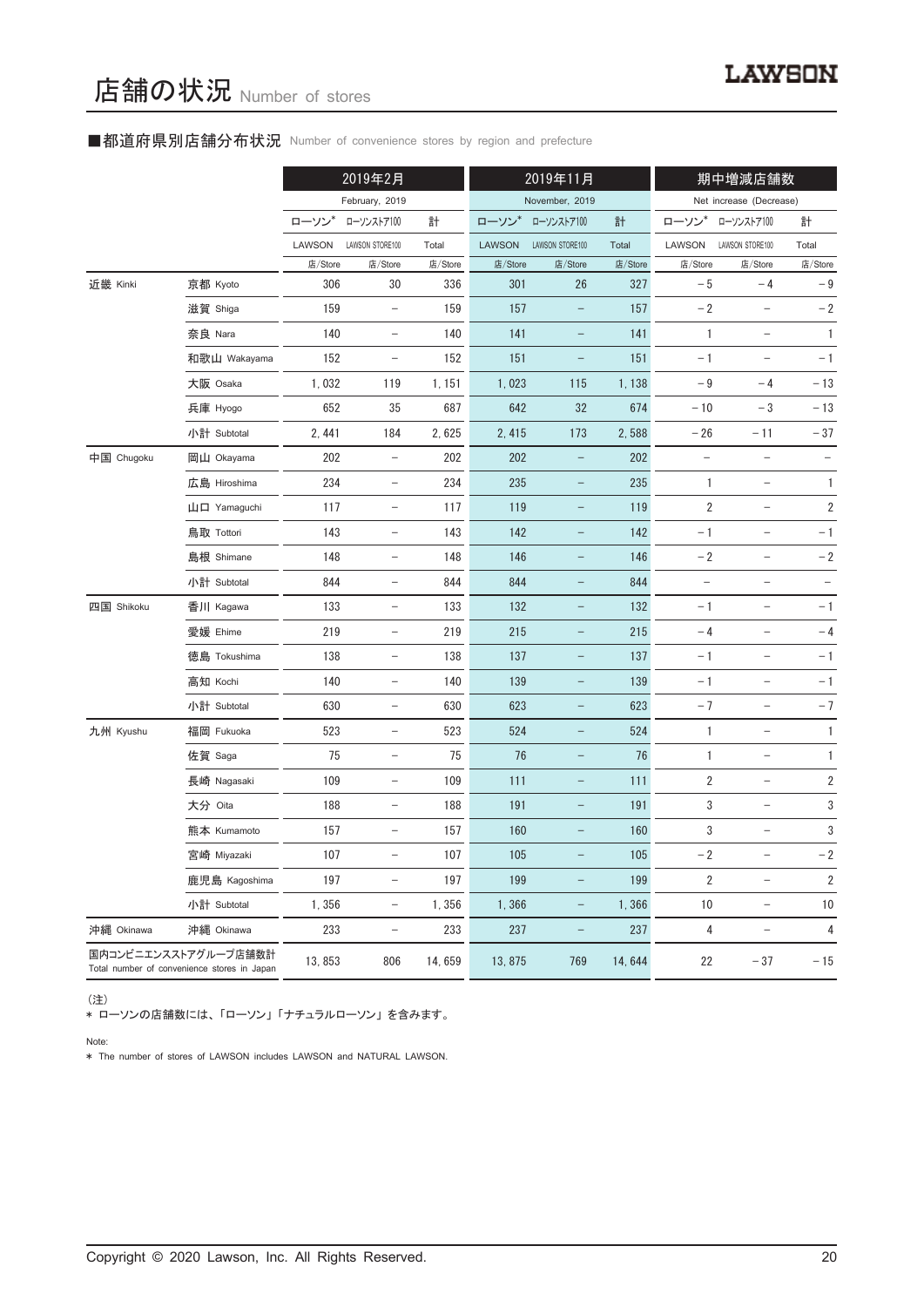# ■海外コンビニエンスストア店舗数 Number of convenience stores abroad

|                                                               | 2018年11月                | 2019年2月        | 2019年11月       | 期中増減店舗数                 |
|---------------------------------------------------------------|-------------------------|----------------|----------------|-------------------------|
|                                                               | November, 2018          | February, 2019 | November, 2019 | Net increase (Decrease) |
|                                                               | 店/Store                 | 店/Store        | 店/Store        | 店/Store                 |
| 上海市及びその周辺地域<br>中国<br>China Shanghai and surrounding area      | 1,130                   | 1, 227         | 1,541          | 314                     |
| 中国<br>重慶市<br>China Chongqing                                  | 195                     | 198            | 216            | 18                      |
| 中国<br>大連市<br>China Dalian                                     | 138                     | 146            | 176            | $30\,$                  |
| 北京市及びその周辺地域<br>中国<br>China Beijing and surrounding area       | 100                     | 108            | 134            | 26                      |
| 瀋陽市<br>中国<br>China Shenyang                                   |                         |                | 13             | 13                      |
| 中国<br>武漢市<br>China Wuhan                                      | 282                     | 308            | 377            | 69                      |
| 中国<br>合肥市<br>China Hefei                                      | 11                      | 20             | 43             | 23                      |
| 長沙市<br>中国<br>China Changsha                                   |                         |                | 9              | 9                       |
| 中国 小計<br>Subtotal                                             | 1,856                   | 2,007          | 2,509          | 502                     |
| タイ<br>Thailand                                                | 118                     | 120            | 130            | $10$                    |
| インドネシア<br>Indonesia                                           | 37                      | 42             | 58             | 16                      |
| フィリピン<br>Philippines                                          | 35                      | 39             | 59             | 20                      |
| 米国 ハワイ州<br>United States of America Hawaii                    | $\overline{\mathbf{c}}$ | $\overline{2}$ | $\overline{c}$ |                         |
| 海外コンビニエンスストア店舗数計<br>Total number of convenience stores abroad | 2,048                   | 2, 210         | 2,758          | 548                     |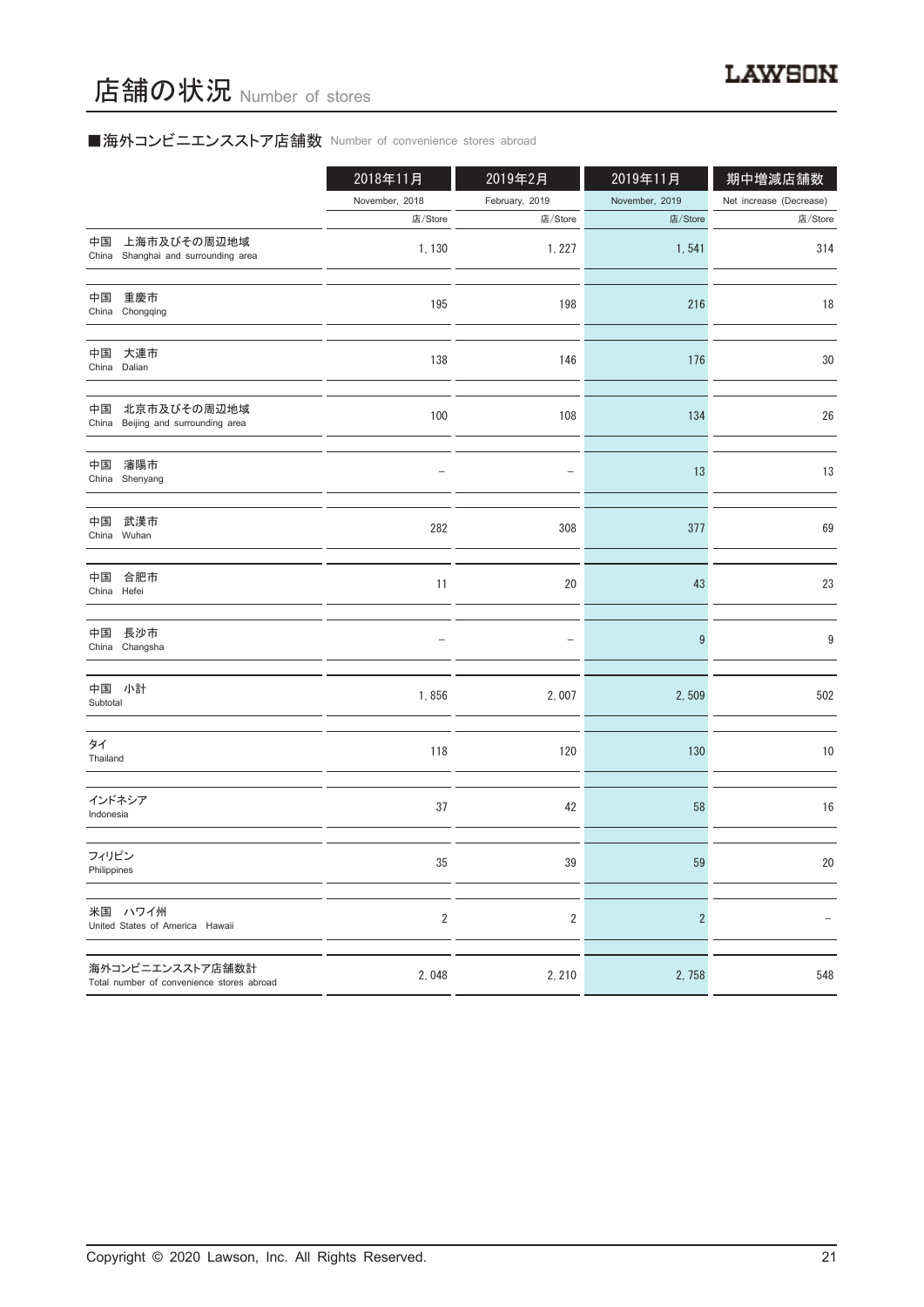#### ■その他セグメントの運営する店舗数 Number of stores of other segments

|                                                          | 2018年11月       | 2019年2月        | 2019年11月       | 期中増減店舗数                 |
|----------------------------------------------------------|----------------|----------------|----------------|-------------------------|
|                                                          | November, 2018 | February, 2019 | November, 2019 | Net increase (Decrease) |
|                                                          | 店/Store        | 店/Store        | 店/Store        | 店/Store                 |
| 株式会社成城石井*1<br>SEIJO ISHII CO., LTD.                      | 145            | 146            | 154            | 8                       |
|                                                          |                |                |                |                         |
| 株式会社ローソンエンタテインメント<br>Lawson Entertainment. Inc.          | 56             | 56             | 56             |                         |
|                                                          |                |                |                |                         |
| ユナイテッド・シネマ株式会社 <sup>*2</sup><br>United Cinemas Co., Ltd. | 42             | 41             | 43             | $\mathfrak{p}$          |

(注)

\*1 (株)成城石井については、 直営の成城石井店舗のみを記載しております。

\*2 ユナイテッド ・ シネマ(株)については、 劇場数を記載しております。

Notes:

\*1 For SEIJO ISHII CO., LTD., it states number of its company-operated stores only.

\*2 For United Cinemas Co., Ltd., it states number of theaters.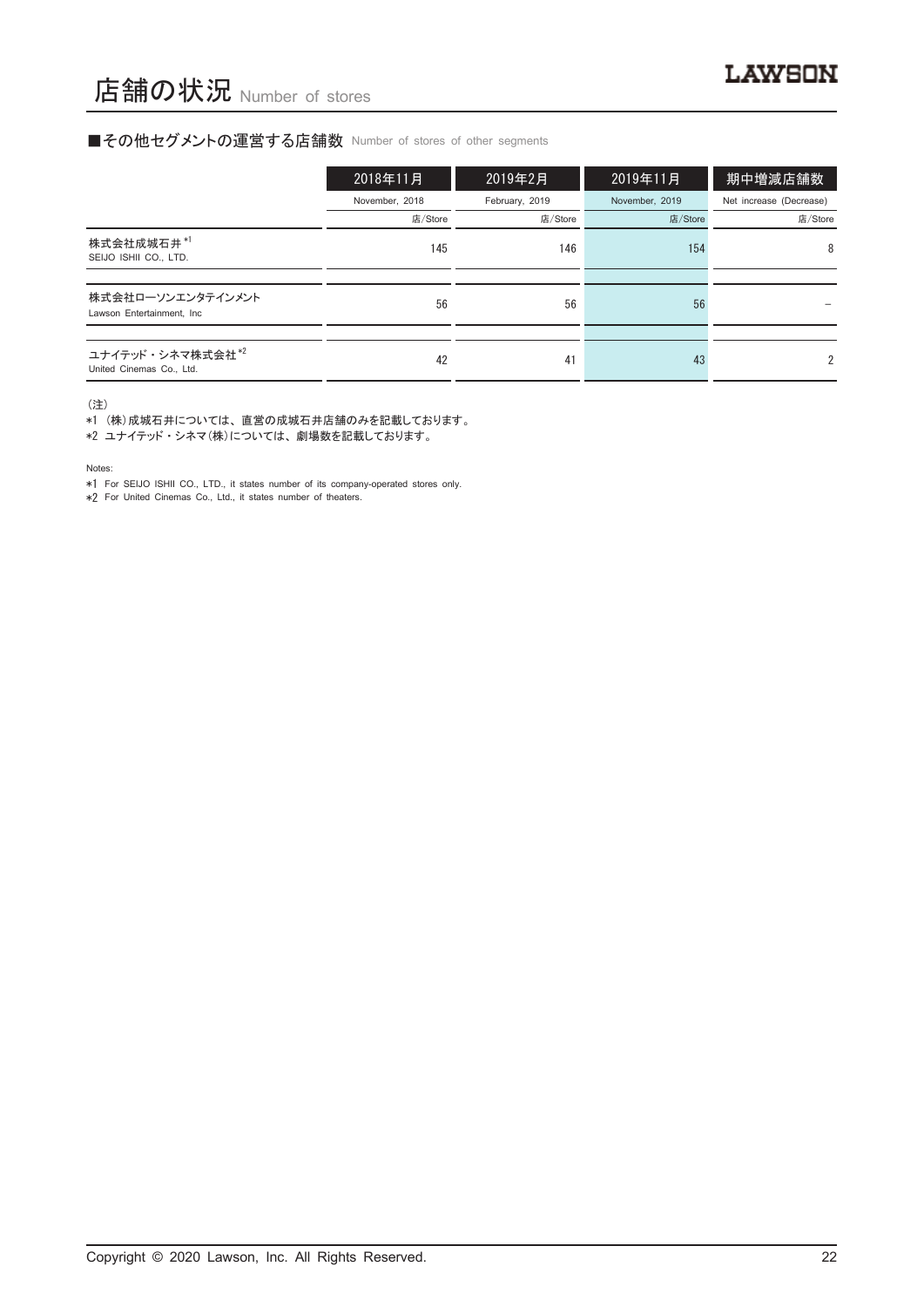#### ■既存店売上高前年比及び既存店総荒利益高前年比 Net sales and gross profit of existing stores

|                                                               | 2018年度/FY2018 |              | 2019年度/FY2019 |                              |
|---------------------------------------------------------------|---------------|--------------|---------------|------------------------------|
|                                                               | 第3四半期累計期間/30  | 通期/Full year | 第3四半期累計期間/30  | 通期計画/Full<br>year (Forecast) |
|                                                               | 前年比/YoY       | 前年比/YoY      | 前年比/YoY       | 前年比/YoY                      |
| 売上高 Net sales *2                                              | 99.4%         | 99.5%        | 100.2%        | 100.5%                       |
| 客数 Number of customers                                        | 97.7%         | 97.7%        | 98.3%         |                              |
| 客単価 Spending per customer                                     | 101.7%        | 101.8%       | 102.0%        |                              |
| 売上高(チケット等含む)<br>Net sales (including tickets, etc.)           | 98.4%         | 99.3%        | 101.0%        | 100.9%                       |
| 総荒利益高 Gross profit                                            | 98.4%         | 99.2%        | 101.0%        | 101.0%                       |
| 売上高(ローソンストア100含む) *2<br>Net sales (including LAWSON STORE100) | 99.4%         | 99.4%        | 100.1%        |                              |

■平均日販 Average daily sales per store

|               |                     | 2018年度/FY2018       | 2019年度/FY2019       |
|---------------|---------------------|---------------------|---------------------|
|               | 第3四半期累計期間/30        | 通期/Full year        | 第3四半期累計期間/30        |
|               | 千円/Thousands of yen | 千円/Thousands of yen | 千円/Thousands of yen |
| 全店 All stores | 534                 | 531                 | 540                 |
| 新店 New stores | 480                 | 484                 | 492                 |

■全店客数及び客単価 Average number of customers and average spending per customer (All stores)

|                           | 2018年度/FY2018   |                 | 2019年度/FY2019'  |  |
|---------------------------|-----------------|-----------------|-----------------|--|
|                           | 第3四半期累計期間/30    | 通期/Full year    | 第3四半期累計期間/30    |  |
|                           | 人、円/Person, Yen | 人、円/Person, Yen | 人、円/Person, Yen |  |
| 客数 Number of customers    | 789             | 773             | 775             |  |
| 客単価 Spending per customer | 677             | 687             | 696             |  |

■全店商品別販売構成の推移及び総荒利益率の状況 Sales and gross profit margin by merchandise category at store level (All stores)

|                                     |                        | 2018年度/FY2018 |                                    |                        |        |                                    |                        |        | 2019年度/FY2019                      |                              |
|-------------------------------------|------------------------|---------------|------------------------------------|------------------------|--------|------------------------------------|------------------------|--------|------------------------------------|------------------------------|
|                                     | 第3四半期累計期間/30           |               |                                    | 通期/Full year           |        |                                    | 第3四半期累計期間/30           |        |                                    | 通期計画/Full<br>year (Forecast) |
|                                     | 十億円<br>Billions of yen | 構成比           | 総荒利益率<br>Share Gross Profit Margin | 十億円<br>Billions of yen | 構成比    | 総荒利益率<br>Share Gross Profit Margin | 十億円<br>Billions of yen | 構成比    | 総荒利益率<br>Share Gross Profit Margin | 総荒利益率<br>Gross Profit Margin |
| ファストフード Fast foods                  | 396.3                  | 24.9%         | 38.1%                              | 520.4                  | 24.7%  | 38.2%                              | 399.4                  | 24.2%  | 38.7%                              |                              |
| 日配食品 Daily delivered foods          | 217.0                  | 13.6%         | 34.2%                              | 283.9                  | 13.5%  | 34.0%                              | 234.3                  | 14.2%  | 34.5%                              |                              |
| 加工食品 Processed foods                | 837.3                  | 52.5%         | 24.0%                              | 1.107.3                | 52.6%  | 23.9%                              | 871.5                  | 52.8%  | 23.8%                              |                              |
| うち、タバコ Cigarettes                   | 400.2                  | 25.1%         | 10.8%                              | 532.9                  | 25.3%  | 10.8%                              | 424.9                  | 25.8%  | 10.9%                              |                              |
| 非食品 Non-food products <sup>*3</sup> | 143.9                  | 9.0%          | 50.6%                              | 194.2                  | 9.2%   | 50.3%                              | 144.9                  | 8.8%   | 50.6%                              |                              |
| 合計 Total                            | 1.594.7                | 100.0%        | 31.3%                              | 2.105.9                | 100.0% | 31.2%                              | 1.650.4                | 100.0% | 31.3%                              | 31.3%                        |

分類 Category

| ファストフード Fast foods         | 米飯・麺・調理パン(サンドイッチ等)・ デリカ・ファストフード等                                                                     |
|----------------------------|------------------------------------------------------------------------------------------------------|
|                            | Rice, noodles, bread, delicatessen items, over-the-counter fast foods, etc.                          |
| 日配食品 Daily delivered foods | ベーカリー・デザート・アイスクリーム・牛鮮食品等                                                                             |
|                            | Bakery items, desserts, ice creams, perishable foods (vegetables, fruits and meat), etc.             |
| 加工食品 Processed foods       | 飲料・酒類・タバコ・加工食品・菓子等 Soft drinks, alcoholic drinks, cigarettes, processed foods, confectioneries, etc. |
| 非食品 Non-food products      | 日用品 • 本 • 雑誌等 Daily necessities, books, magazines, etc.                                              |
|                            |                                                                                                      |

#### (注)

\*1 売上高(ローソンストア100含む)を除く上記の数値は、 (株)ローソンが運営する 「ローソン」 「ナチュラルローソン」 の合計です。 なお、 本頁の各数値 - には、エリアフランチャイズ各社(株)ローソン山陰、(株)ローソン高知、(株)ローソン南九州、(株)ローソン沖縄の数値は含んでおりません。<br>\*2 売上高は、チケット等の影響を除いた数値です。

\*3 非食品の総荒利益率は、 手数料収入を含め算出しております。

#### Notes:

\*1 These figures except for Net sales (including LAWSON STORE100) are sums of total LAWSON and NATURAL LAWSON operated by Lawson, Inc. Furthermore, results of area franchise companies (Lawson Sanin, Inc., Lawson Kochi, Inc., Lawson Minamikyushu, Inc. and Lawson Okinawa, Inc.) are not included in this page.

\*2 Net sales do not include the impact of tickets, etc.

\*3 Gross profit of non-food products includes service commissions.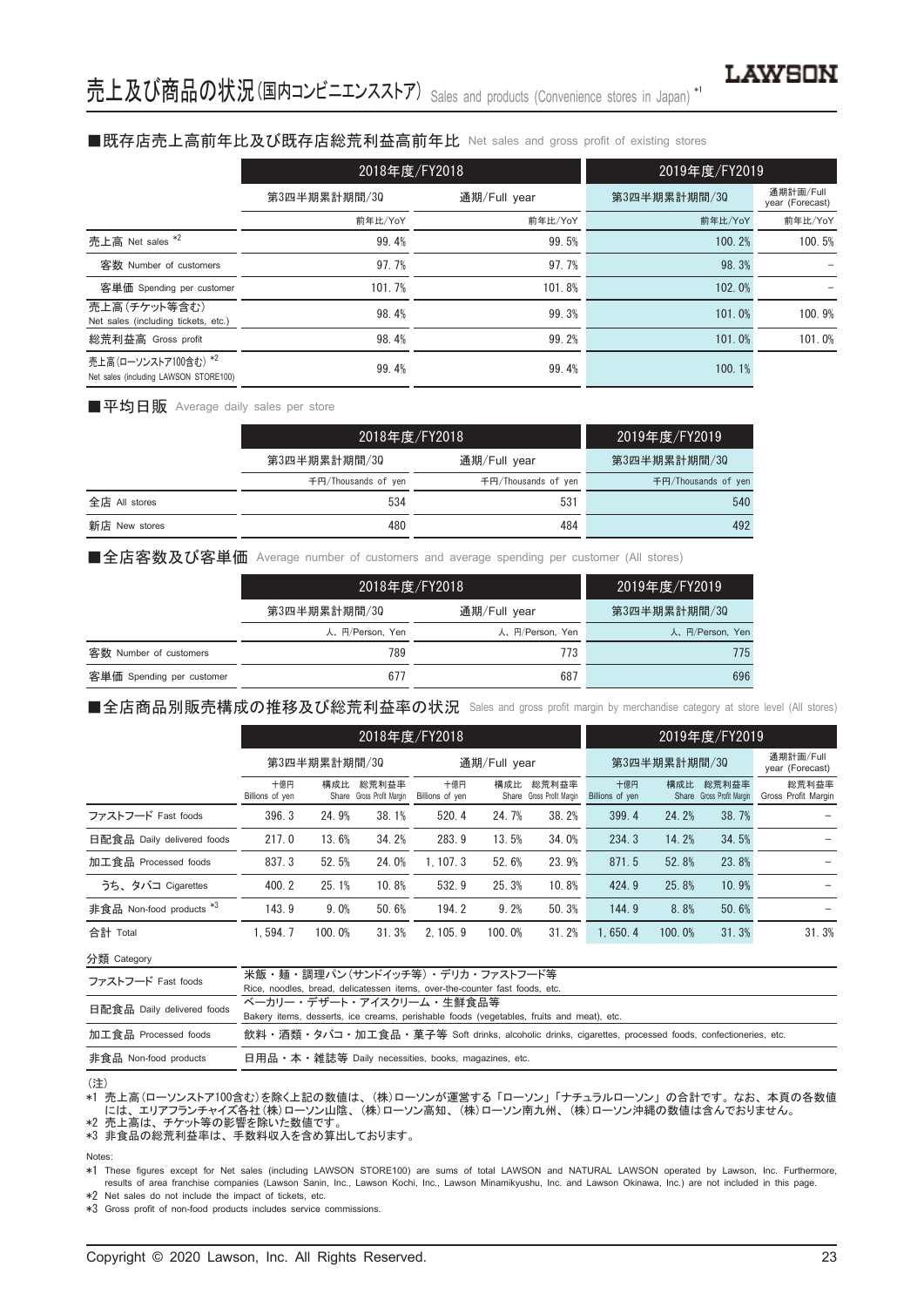## ■国内コンビニエンスストア事業 グループ全店売上高 Total sales of convenience store business in Japan

|                          |                     | 2018年度/FY2018 | 2019年度/FY2019       |         |                     |         |
|--------------------------|---------------------|---------------|---------------------|---------|---------------------|---------|
|                          | 第3四半期累計期間/30        |               | 通期/Full year        |         | 第3四半期累計期間/30        |         |
|                          | 百万円/Millions of yen | 前年比/YoY       | 百万円/Millions of yen | 前年比/YoY | 百万円/Millions of yen | 前年比/YoY |
| 単体 Non-consolidated      | .694.095            | 106.3%        | 2.236.125           | 106.0%  | 1.746.843           | 103.1%  |
| グループ会社 Group company *1  | 113.611             | 101.8%        | 149.774             | 101.8%  | 114, 917            | 101.1%  |
| チケット等取扱高 Tickets etc. *2 | 256.218             | 98.7%         | 353, 045            | 104.0%  | 280.227             | 109.4%  |
| 合計 Total                 | 2.063.925           | 105.0%        | 2.738.944           | 105.5%  | 2.141.988           | 103.8%  |

(注)

\*1 グループ会社は、 (株)ローソン山陰、 (株)ローソン高知、 (株)ローソン南九州、 (株)ローソン沖縄の運営する店舗の売上高を合計しております。

\*2 チケット等取扱高は、 当社グループの運営する国内のコンビニエンスストア事業全て(単体及びグループ会社を含む)の取扱高を合計しております。

Notes:

\*1 For group company, it is a total sales of stores oprerated by Lawson Sanin, Inc., Lawson Kochi, Inc., Lawson Minamikyushu, Inc. and Lawson Okinawa, Inc.

\*2 For tickets and others gross sale, it is a total gross sales of convenience store business in Japan (including non-consolidated and group companies) operated by Lawson group.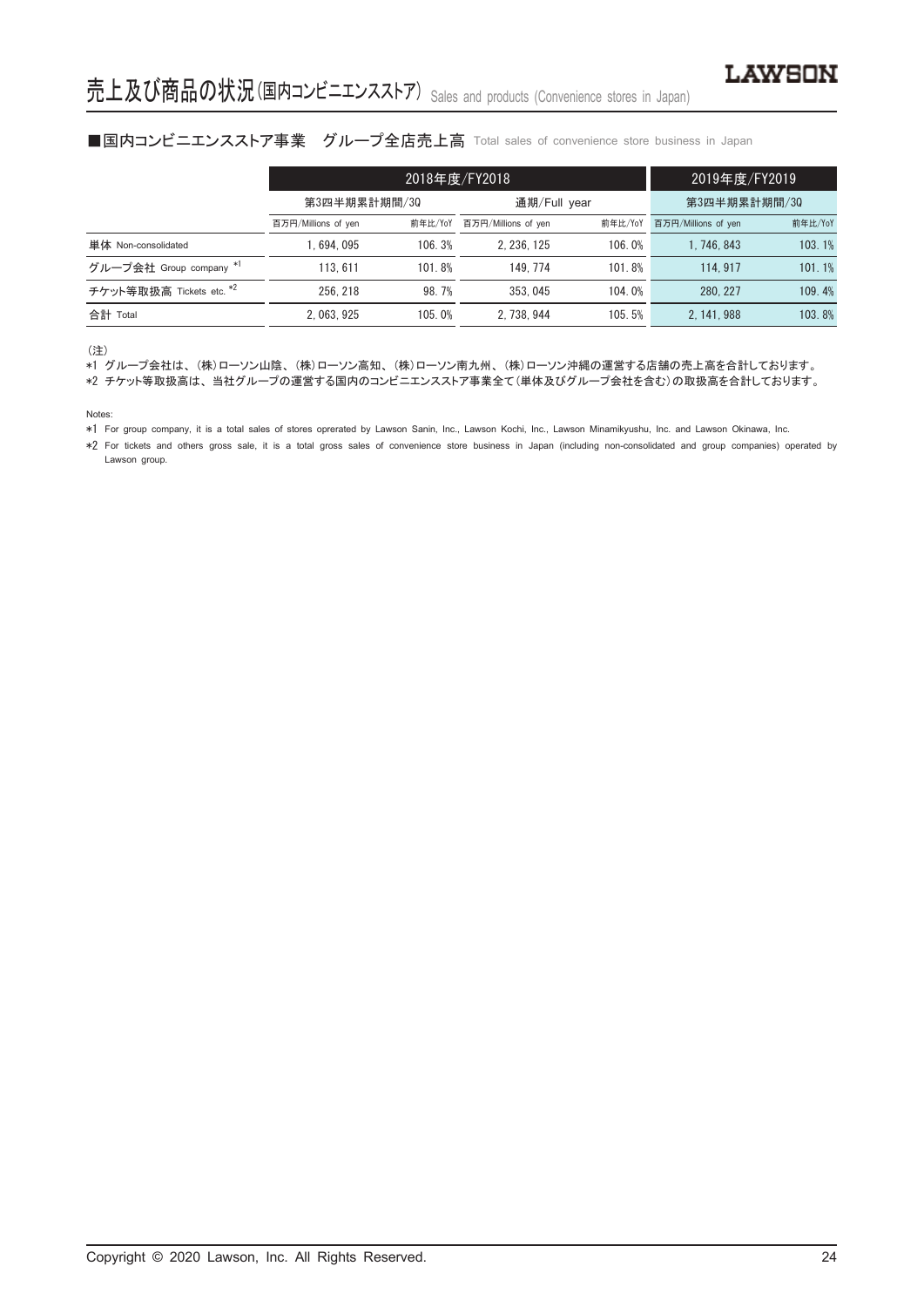

#### ■連結損益計算書(四半期会計期間) Consolidated statement of income (Quarterly accounting period)

|                                                                      | 2018年度第3四半期会計期間         |         | 2019年度第3四半期会計期間         |         | 前年増減                |
|----------------------------------------------------------------------|-------------------------|---------|-------------------------|---------|---------------------|
|                                                                      | $2018.9.1 - 2018.11.30$ |         | $2019.9.1 - 2019.11.30$ |         | Increase (Decrease) |
|                                                                      | 百万円/Millions of yen     | 前年比/YoY | 百万円/Millions of yen     | 前年比/YoY | 百万円/Millions of yen |
| A. 営業総収入 Gross operating revenue<br>$B + E$                          | 175, 663                | 106.7%  | 181, 769                | 103.5%  | 6, 106              |
| B. 売上高 Net sales*                                                    | 71,013                  | 108.6%  | 75,043                  | 105.7%  | 4,029               |
| C. 売上原価 Cost of sales                                                | 49.715                  | 109.4%  | 51.295                  | 103.2%  | 1,580               |
| D. 売上総利益 Gross profit<br>$B - C$                                     | 21, 298                 | 106.8%  | 23.747                  | 111.5%  | 2, 449              |
| E. 営業収入 Operating revenue<br>$F + G$                                 | 104.649                 | 105.4%  | 106.726                 | 102.0%  | 2,077               |
| F. 加盟店からの収入 Income from franchised stores                            | 76, 307                 | 104.9%  | 78.632                  | 103.0%  | 2,324               |
| G. その他の営業収入 Other operating revenue                                  | 28.342                  | 106.8%  | 28.094                  | 99.1%   | $-247$              |
| H. 営業総利益 Operating gross profit<br>$A - C = D + E$                   | 125, 947                | 105.7%  | 130, 474                | 103.6%  | 4,526               |
| I. 販売費及び一般管理費 Selling, general and administrative expenses           | 112.625                 | 108.4%  | 115, 115                | 102.2%  | 2,490               |
| J. 営業利益 Operating income<br>$H - I$                                  | 13, 322                 | 87.0%   | 15.358                  | 115.3%  | 2,036               |
| 営業外収益 Non-operating income                                           | 836                     | 85.5%   | 1.071                   | 128.1%  | 235                 |
| 営業外費用 Non-operating expenses                                         | 1,053                   | 108.6%  | 2,913                   | 276.5%  | 1,859               |
| 経常利益 Ordinary income                                                 | 13, 104                 | 85.5%   | 13,516                  | 103.1%  | 411                 |
| 特別利益 Extraordinary income                                            | $\qquad \qquad -$       |         |                         |         |                     |
| 特別損失 Extraordinary losses                                            | 1.332                   | 112.8%  | 4.761                   | 357.3%  | 3,428               |
| 税金等調整前四半期純利益 Profit before income taxes                              | 11, 772                 | 83.2%   | 8,755                   | 74.4%   | $-3,016$            |
| 法人税、住民税及び事業税 Income taxes - current                                  | 2,892                   | 83.0%   | 1.603                   | 55.4%   | $-1,288$            |
| 法人税等調整額 Income taxes - deferred                                      | 1,481                   | 99.1%   | 1,306                   | 88.2%   | $-174$              |
| 四半期純利益 Profit                                                        | 7.398                   | 80.7%   | 5.845                   | 79.0%   | $-1, 552$           |
| 非支配株主に帰属する四半期純利益<br>Profit attributable to non-controlling interests | 21                      | 157.3%  | $-0$                    |         | $-22$               |
| 親会社株主に帰属する四半期純利益<br>Profit attributable to owners of parent          | 7,376                   | 80.6%   | 5,845                   | 79.2%   | $-1,530$            |

(注)

\* 「売上高」 は、 直営店売上高、 Eコマース売上高、 卸売事業売上高等の合計です。

Note:

\* Net sales of company-operated stores, e-commerce business, wholesale business and others.

■販売費及び一般管理費の主な明細 (四半期会計期間) Selling, general and administrative expenses (Quarterly accounting period)

|                                                          | 2018年度第3四半期会計期間<br>$2018, 9, 1 - 2018, 11, 30$ |         | 2019年度第3四半期会計期間<br>$2019.9.1 - 2019.11.30$ |         | 前年増減                |
|----------------------------------------------------------|------------------------------------------------|---------|--------------------------------------------|---------|---------------------|
|                                                          |                                                |         |                                            |         | Increase (Decrease) |
|                                                          | 百万円/Millions of yen                            | 前年比/YoY | 百万円/Millions of yen                        | 前年比/YoY | 百万円/Millions of yen |
| 地代家賃 Rents                                               | 33.466                                         | 106.7%  | 33.566                                     | 100.3%  | 99                  |
| 人件費 Personnel expenses                                   | 20.972                                         | 105.9%  | 21.241                                     | 101.3%  | 268                 |
| 有形固定資産減価償却費 Depreciation of property and store equipment | 13.319                                         | 109.9%  | 15.452                                     | 116.0%  | 2, 133              |
| 広告宣伝費 Advertising expenses                               | 7.865                                          | 118.3%  | 7.574                                      | 96.3%   | $-290$              |
| 販売手数料 Sales commission                                   | 11.836                                         | 111.9%  | 11.503                                     | 97.2%   | $-333$              |
| その他 Other                                                | 25.164                                         | 107.7%  | 25, 777                                    | 102.4%  | 613                 |
| 合計 Total                                                 | 112.625                                        | 108.4%  | 115, 115                                   | 102.2%  | 2.490               |